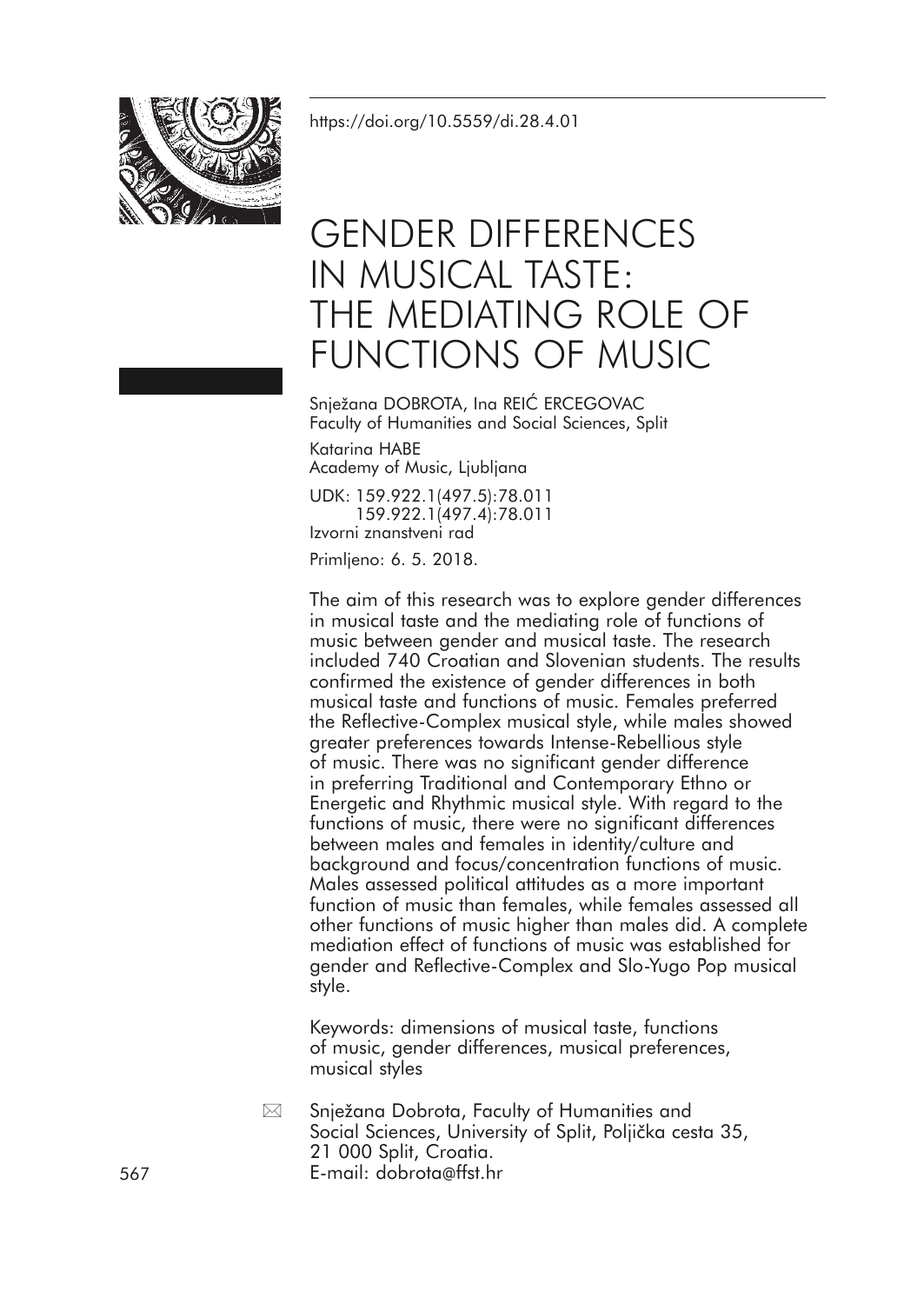#### **INTRODUCTION**

Music is ubiquitous in every human's life. Why people listen to music is a question that occupies a large number of researchers (Hargreaves & North, 1999; Schäfer & Sedlmeier, 2009). Musical preferences are short-term estimates of liking, while musical tastes represent relatively stable, long-term behaviour and evaluation, or more permanent dispositions representing the totality of an individual's preference (Mirković-Radoš, 1996; Dobrota & Reić Ercegovac, 2016). Musical preferences and musical taste are formed under the influence of many factors, such as cognitive, emotional, cultural and social (Rentfrow, Goldber, & Levitin, 2011). Numerous researchers have studied the relationship between the characteristics of music (Dobrota & Reić Ercegovac, 2015; LeBlanc & McCrary, 1983; McDermott & Hauser, 2005) or the listener (Dobrota & Reić Ercegovac, 2017; Schäfer, 2016) and music preferences and musical taste. It is important to mention that the interaction between the listener and the music does not occur in an insulated situation all the time. This relation can be affected by the existence of other people, other simultaneous activities and cultural context. For this reason, some researchers directly focus on the musical preferences in a music listening situation (Greb, Schlotz, & Steffens, 2018; Konečni, 1982; North & Hargreaves, 1996).

With regard to the association between gender, the listener's musical preferences and musical taste, a number of studies have shown that gender differences in music preferences are based on gender-role socialisation in male toughness and female emotionality (Boer et al., 2012). Boer et al. (2012) tested cultural and gender differences in music functions and found that female listeners used functions that contain affective and contemplative elements more extensively than men. Christenson and Peterson point out that "men and women respond to music in different ways" (Christenson & Peterson, 1988, p. 265). They found that men prefer music like hard rock and avoid the music that has a romantic appeal while women listen to music that relieves them of a sense of loneliness and music that improves their mood and eliminates worry. Reić Ercegovac and Dobrota (2011) found a correlation between gender and preference for Upbeat and Conventional and Energetic and Rhythmic musical style, both of which were preferred more by women. Hargreaves, Comber, and Colley (1995) investigated the musical preferences of high school students and noted that boys preferred heavy metal and rock music, and girls preferred reggae, chart pop, jazz and classical and folk music.

Some researchers also found gender differences in the reasons for listening to music. North, Hargreaves, and O'Neill 568 (2000) explored the reasons for listening to music among par-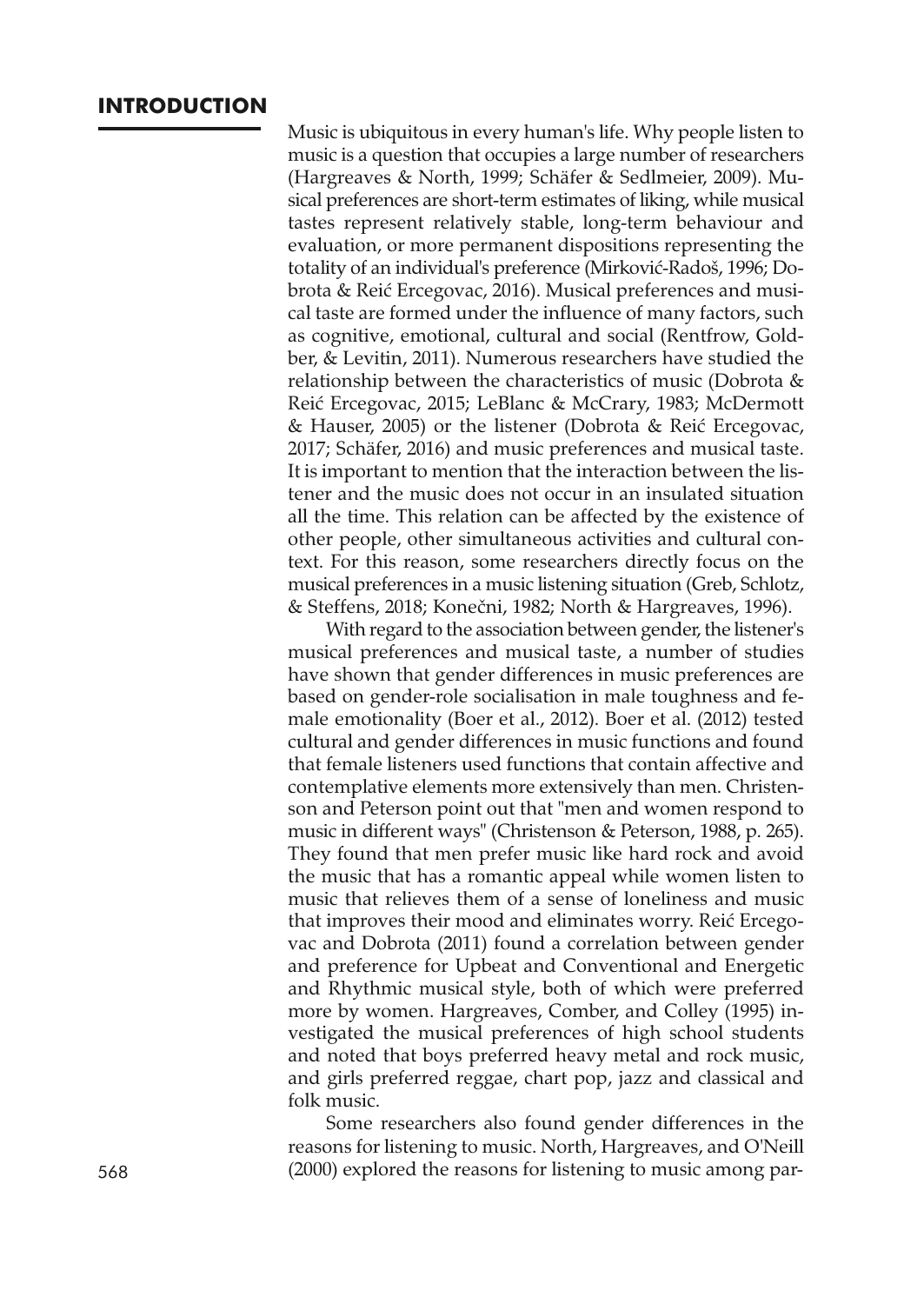DOBROTA, S., REIĆ ERCEGOVAC, I., HABE, K.: GENDER DIFFERENCES...

ticipants between the ages of thirteen and fourteen, and found that boys more often listen to music because of the impressions that they could have on other people and the girls to satisfy their emotional needs.

Lorenzo, Pérez, and Soares-Quadros (2014) have investigated the music preferences of music-major students and found that preferences of the participants were similar to non-major students and such preferences were influenced by the mass media. The musical knowledge obtained during pre-university studies was not relevant to their music preferences. Soares- -Quadros, Lorenzo, Herrera, and Santos (2019) have analysed the musical preferences of Brazilian students by considering the variables of gender and religion. The results indicated that the participants' musical preferences were influenced by mass media. The results also indicated differences in the frequency of listening to music based on gender and religion. Females had a greater preference for styles with emotional content, dance music and music with a strong connection to mass culture. Males preferred more vigorous styles. Protestants had a stronger preference for gospel, while Catholic preferences were more diverse.

North (2010) has investigated the relationship between personality dimensions and music style preferences. Personality factors were related to both liking for the musical styles and participants' reasons for listening to this music. He concluded that personality is related to musical taste, but other individual characteristics, such as participants' age, gender and income, are arguably related more closely. There are also styles called by Colley (2008) as "crossover", which are preferred by both, men and women.

Music fulfils a variety of functions, so psychologists focus on the personal and social functions of music (Hargreaves  $\&$ North, 1999), while ethnomusicologists and sociologists explore its cultural and social functions (Folkestad, 2002). Considering the functions of music, Boer (2009) distinguishes between two dimensions: (1) personal focus (self-regulation or emotional expression) vs. social and cultural activity and (2) pleasure and affect (enjoyment or relaxation) vs. contemplation functions (construction of self-identity, values or inspiration).

In general, music functions can be divided into several broad categories. Music has a *social function* because it can foster bonds between people and communicate values and identity (Boer, 2009). Making music can also increase communication, coordination, cooperation and empathy between in-group members (Koelsch, 2010). Music has an *emotional function* because it can evoke and regulate the listener's and performer's emotion (Studer, Gomez, Hildebrandt, Arial, & Danuser, 2011). 569 Musical training in childhood enhances many *cognitive func-*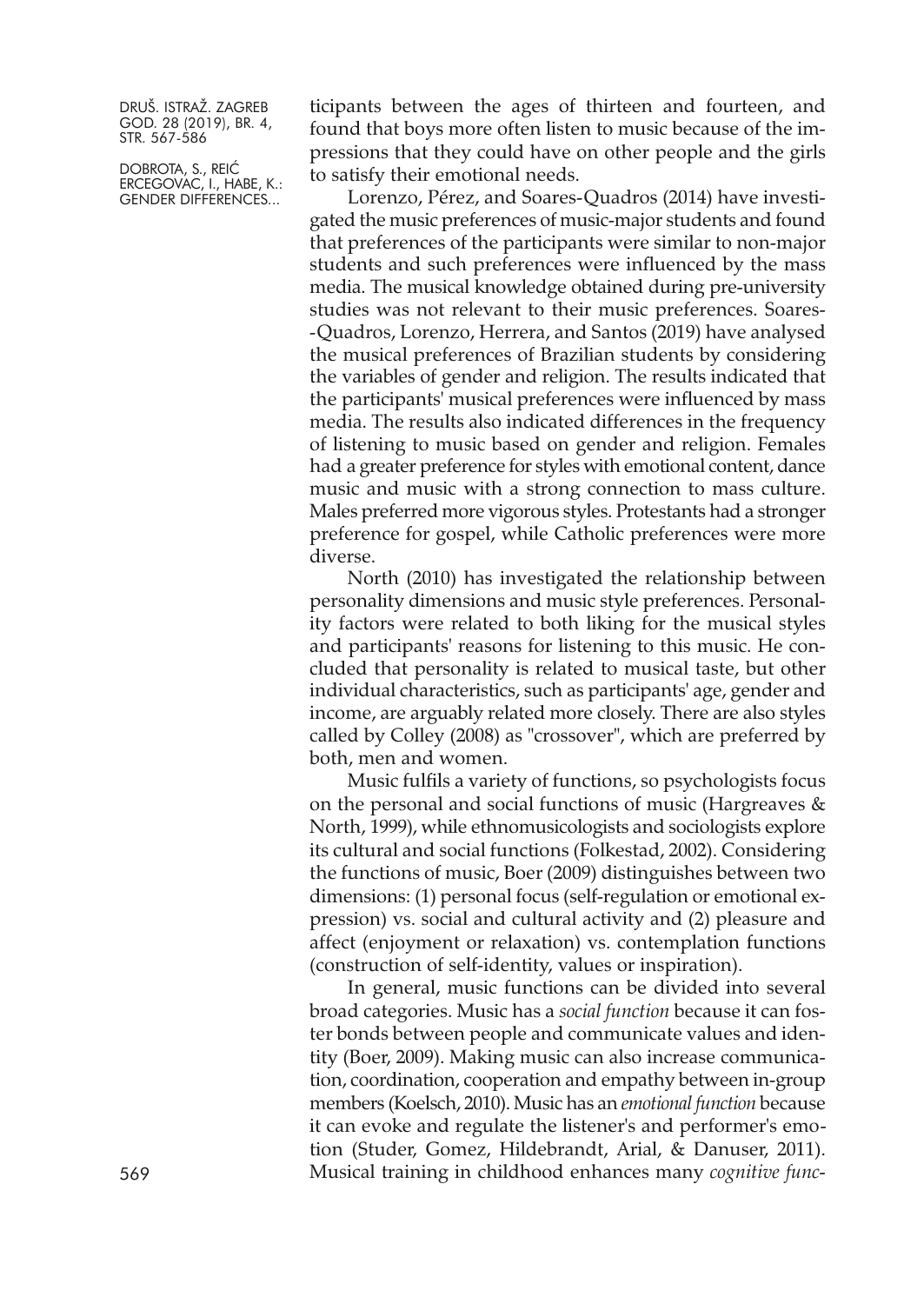DOBROTA, S., REIĆ ERCEGOVAC, I., HABE, K.: GENDER DIFFERENCES...

*tions* and it is accompanied by neuroplastic changes in the brain structure and function (Miendlarzewska & Trost, 2014). Finally, music can regulate the listener's physiological arousal (Schäfer & Sedlemeier, 2009).

Boer et al. (2012) explored the functions of music with respect to the gender and cultural affiliation of the participants by use of the RESPECT-MUSIC Scale. Factor analysis revealed 10 musical functions: (1) social bonding with friends; (2) social bonding with family; (3) venting and reducing stress; (4) emotional function of music; (5) dancing; (6) background function of music; (7) focus and concentration-enhancing effect of music; (8) music preferences as an expression of political attitudes; (9) cultural identity; (10) shaping and expressing personal values/personal development. Two dimensions underlie the mental representation of music functions. Music can be used for contemplation or affective functions, but it can also serve as intrapersonal, social and sociocultural functions (Boer et al., 2012). Female listeners use music more for emotional expression, dance and cultural identity.

Schäfer and Sedlmeier (2009) examined the hypothesis that the strength of preference for a given kind of music depends on the degree to which that kind of music serves the needs of the listener. In a pilot study they identified the 25 best- -known musical styles of the participants and later found that rock, pop and classical music were most preferred. People showed great variation in the strength of preference for their favourite music, which is explained by the impact of different functions of music. The potential of music to express people's identity and values and to bring them together was most closely related to the strength of preference.

Tekman, Boer, and Fischer (2012) examined the relations between value orientations, functions of music and musical preferences searching for mediating effects of functions of music that explain the link between values and music preferences. They found a five-factor structure of music preferences. Self-enhancement values were associated with preference for Contemporary styles, self-transcendence values were associated with preferences for Sophisticated styles, Sophisticated and Intense styles were associated positively with openness-to- -change and negatively with conservation. Endorsement of openness-to-change values was associated with intrapersonal and affective and socio-cultural and contemplative functions of music, whereas endorsement of conservation values was negatively associated with these functions. Shaping values, expressing cultural identity, and dancing functions of music had significant mediating roles in the relation between values and 570 musical preferences.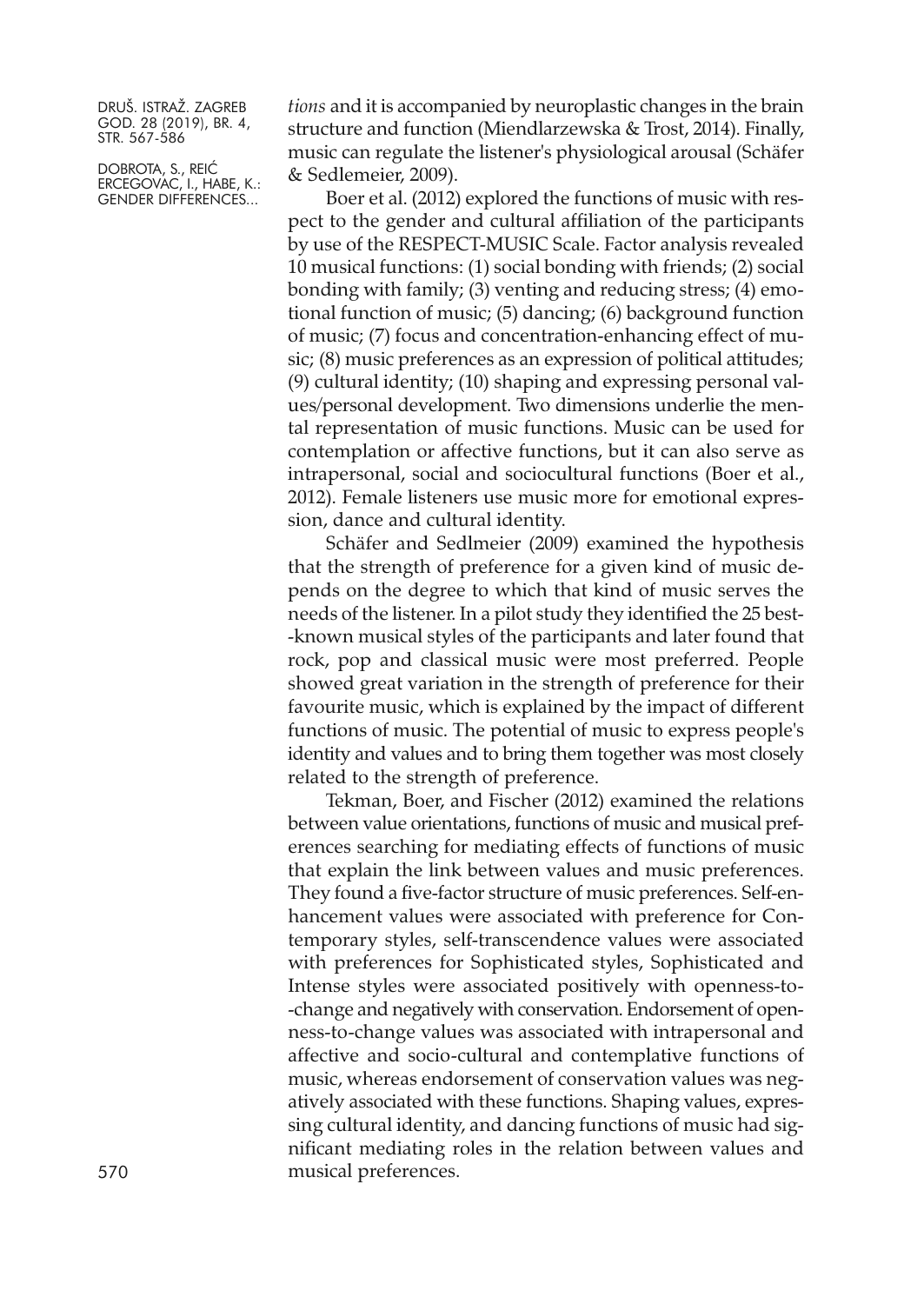#### **RESEARCH AIM AND HYPOTHESIS**

The overall aim of this research was to explore gender differences in musical taste and the mediating role of functions of music between gender and musical taste. Specifically, the following research questions were made: Which musical genres are more preferred by females and which by males; is gender associated with the functions of music; is the relation between gender and musical taste mediated by the functions of music?

Based on the previous research in the area (Boer et al., 2012; Schäfer & Sedlmeier, 2009) and several models on musical preferences (LeBlanc, 1982; Hargreaves, Miell, & McDonald, 2005; Hargreaves, Hargreaves, & North, 2012) we hypothesised that females will show greater preferences for musical genres that are part of the Energetic and Rhythmic dimension or conventional dimension, while males would have a larger preference for Intense and Rebellious music, as defined by Rentfrow and Gosling (2003). We also expected that these gender effects on musical taste are at least partially mediated through functions of music.

#### **METHODS**

#### **Sample and procedure**

A total of 740 participants took part in the study: 454 females (61.35%) and 286 males (38.65%), and age ranged from 17 to 36 years old (*M* = 20.85; *SD* = 2.15). The sample was convenient and its size was estimated with respect to 95% confidence level and 4% margin of error. Participants were students from several universities in Croatia and Slovenia. Data were gathered during academic year 2016/2017 as a part of a larger research study conducted by Habe, Reić Ercegovac, and Dobrota (2018) with the aim of examining the relationship between musical taste and several aspects of personality and well-being.

The survey was conducted in university facilities, in groups with up to 30 participants. Participation in research was voluntary and anonymous. The participants were informed of the research aims and they were asked to fill out questionnaires as honestly as possible. Filling out the questionnaires took approximately 25 minutes per group.

#### **Instruments**

*Musical taste inventory* (Appendix 1) developed by Habe et al. (2018) was used for assessing musical taste for 21 musical genres and three representatives of each genre. Representatives were chosen in preliminary research on the sample of Slovenian students of the Music Academy and music editors of 571 radio stations (Habe et al., 2018). In order to assess musical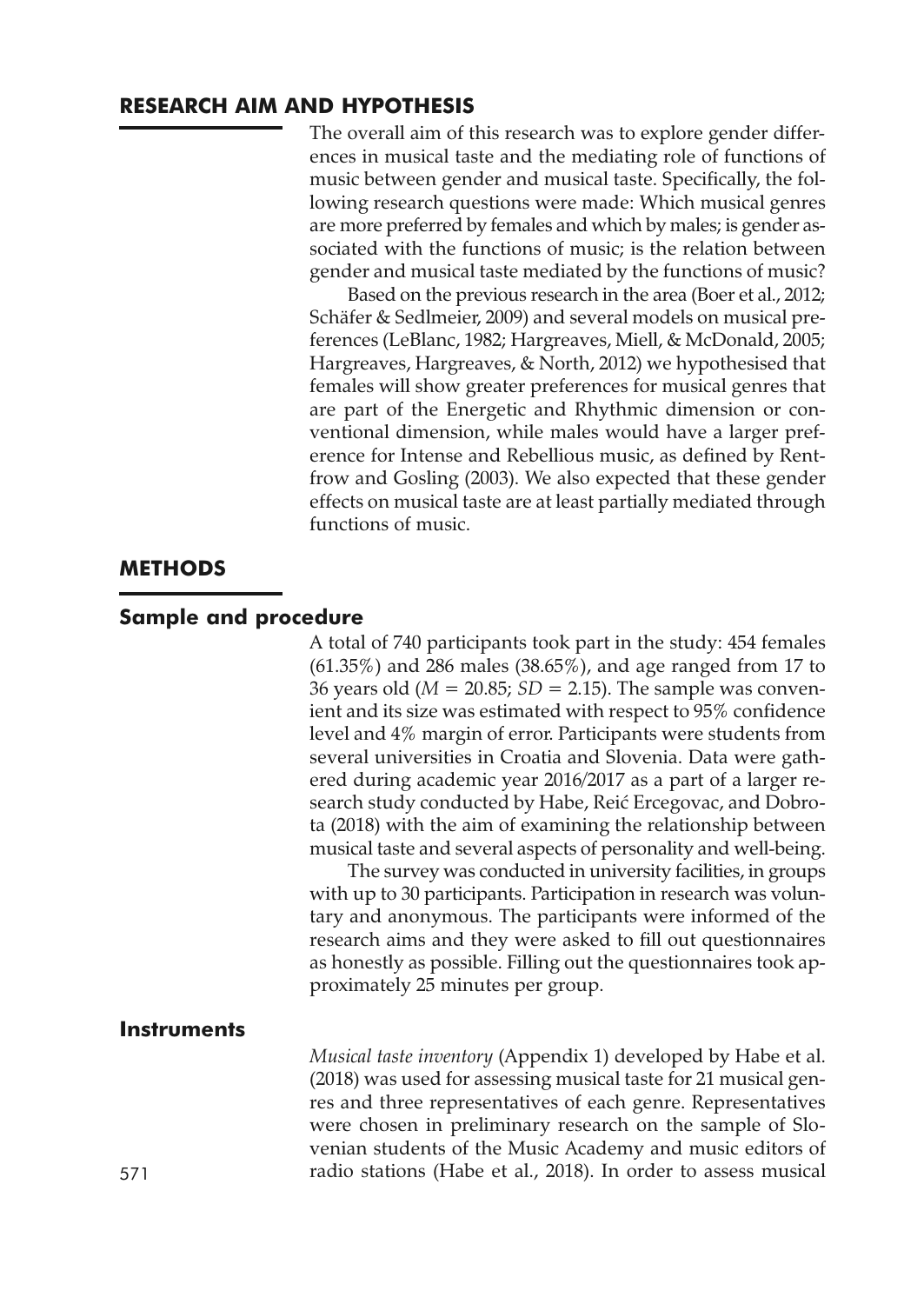DOBROTA, S., REIĆ ERCEGOVAC, I., HABE, K.: GENDER DIFFERENCES...

taste for different musical genres, participants had to circle one of the five numbers for each genre  $(1 =$  strongly dislike;  $5 =$  strongly like). Factor structure (Appendix 2, Appendix 3) revealed five factors, most of them relatively similar to factors obtained by Rentfrow and Gosling (2003). The factors were named *Reflective and Complex* (classical music, crossover, jazz, country, soul-funk, gospel and evergreen), *Slo-Yugo Pop* (Croatian and Slovene pop music, popular folk music and Balkan music from ex-Yugoslavia), *Traditional and Contemporary Ethno* (world music, new age, a capella and Slovene and Croatian traditional music), *Energetic and Rhythmic* (pop, rap/hip-hop and electro) and *Intense and Rebellious* (punk, heavy-metal, rock and National (Slovene and Croatian) rock music). Cronbach α coefficients were 0.57, 0.64, 0.72, 0.76, 0.81 for *Energetic and Rhythmic, Slo-Yugo Pop, Intense and Rebellious, Traditional and Contemporary Etno*, and *Reflective and Complex music*, respectively.

The *RESPECT music scale* (Boer et al., 2012) was used for assessing the functions of music or reasons why young people listen to music. The scale consists of 45 items and the participants' task is to assess the degree to which each of the items applies to his/her experience with music by circling one number on the 7 point Likert-type scale  $(1 = not at all; 7 = to$ a great extent). The authors of the scale suggested ten functions of music which can be categorised as contemplative or affective, and used in an intrapersonal, social and sociocultural context (Boer et al., 2012). In the present research, the exploratory factor analysis using principal component model and varimax normalised rotation yields a ten-factor solution (Appendix 4, Appendix 5), explaining 76% of the variance. Table 1 shows the psychometric characteristics of factors.

**U** TABLE 1<br>Psychometric characteristics of the<br>RESPECT music scale

| Functions of music                       | N | М     | SD.   | Cronbach $\alpha$ | Range    |
|------------------------------------------|---|-------|-------|-------------------|----------|
| Social bonding with friends and memories | 9 | 45.64 | 11.64 | 0.91              | $9 - 63$ |
| Political attitudes                      | 4 | 8.83  | 5.66  | 0.93              | $4 - 28$ |
| Background and focus/concentration       | 6 | 26.14 | 10.06 | 0.93              | $6 - 42$ |
| Spirituality                             | 4 | 11.64 | 6.94  | 0.94              | $4 - 28$ |
| Emotions                                 | 5 | 28.64 | 6.24  | 0.87              | $5 - 35$ |
| Social bonding with family               | 4 | 14.01 | 6.58  | 0.91              | $4 - 28$ |
| Dance                                    | 3 | 15.69 | 5.16  | 0.90              | $3 - 21$ |
| Identity/culture                         | 3 | 11.04 | 4.55  | 0.85              | $3 - 21$ |
| Personal values                          | 3 | 13.79 | 4.84  | 0.90              | $3 - 21$ |
| Venting/reducing stress                  | 4 | 22.91 | 4.84  | 0.88              | $4 - 28$ |

#### **Data analysis**

Parametric tests were used for the analyses since skewness ranged from  $-1$  to  $+1$  for all the variables except political atti-572 tudes where skewness was 1.34. Similarly, kurtosis ranged from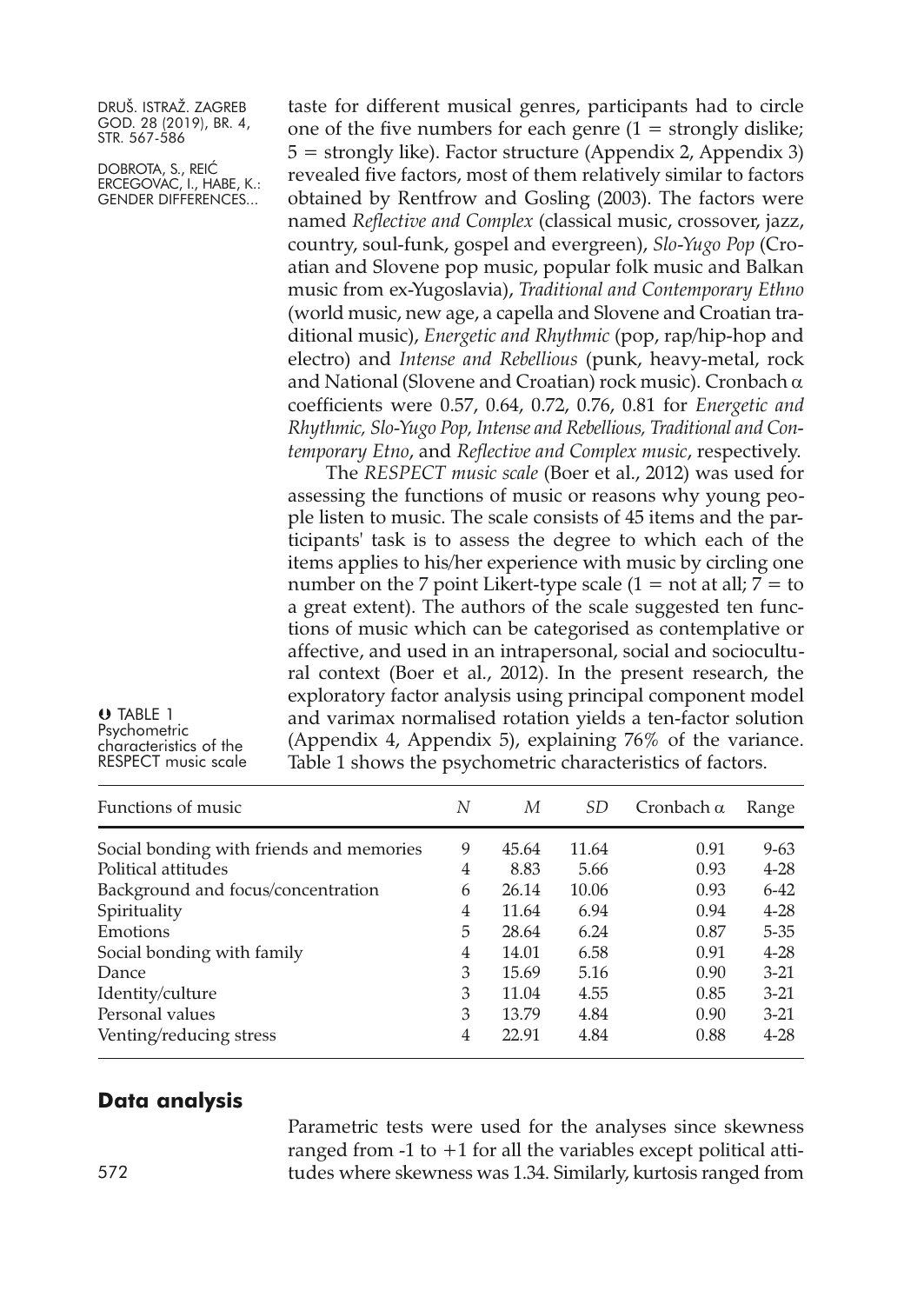DOBROTA, S., REIĆ ERCEGOVAC, I., HABE, K.: GENDER DIFFERENCES...

-1 to +1 for all the variables except political attitudes where it was 1.35. Following the recommended cut-off values (Trochim & Donnelly, 2006; Gravetter & Wallnau, 2014), there was no significant skewness or kurtosis in the included variables. Therefore, to address the first research question, t-test was used with gender as independent variable. Pearson correlation coefficients were used to test the association between gender and functions of music, while regression analyses were applied for testing the mediating effects of functions of music in the relation between gender and musical taste.

#### **RESULTS**

**U** TABLE 2<br>Gender differences in Gender differences in musical taste (results of t-tests)

In order to answer the first research question, several t-tests with gender as independent variable were performed on musical taste results (Table 2). It can be seen that females, compared to males prefer Reflective and Complex music as well as Slo-Yugo popular music. Males, compared to females prefer Intense and Rebellious musical styles, while there were no differences in preference for Traditional and Contemporary Ethno or Energetic and Rhythmic music. Effect sizes were small to medium.

| Dimensions of musical taste                                            | <i>Mmales</i>        | <i>SD</i> males      | <i>M</i> females     | <i>SD</i> females    |                            | p                       | Effect size<br>(Cohen $d$ ) |
|------------------------------------------------------------------------|----------------------|----------------------|----------------------|----------------------|----------------------------|-------------------------|-----------------------------|
| Reflective and Complex<br>Slo-Yugo Pop<br>Traditional and              | 2.68<br>2.68         | 0.97<br>1.10         | 3.03<br>3.02         | 0.92<br>1.09         | -4.84<br>$-4.08$           | 0.000<br>0.000          | 0.365<br>0.308              |
| Contemporary Ethno<br>Energetic and Rhythmic<br>Intense and Rebellious | 1.53<br>3.14<br>3.07 | 1.17<br>1.01<br>0.98 | 1.69<br>3.14<br>2.74 | 1.14<br>0.98<br>1.03 | $-1.83$<br>$-0.00$<br>4.35 | 0.621<br>1.000<br>0.000 | 0.138<br>0.000<br>0.328     |

With the aim of answering the second research question, several t-tests were performed on the results of functions of music (Table 3). Gender differences were found in eight out of ten functions of music. Females, compared to males, listen to music for social bonding with friends and memories, social bonding with family, emotions, spirituality, dance, personal values and venting/reducing stress. Males, compared to females, listen to music for expressing political attitudes. There were no gender differences in identity/culture as reason for listening to music. Effect sizes were small for political attitudes, spirituality, social bonding with family and personal values, medium for social bonding with friends and memories and venting and high for emotions and dance.

With the aim of answering the third research question and exploring whether there is a mediating role of functions of music between gender and musical taste, regression analysis 573 was performed according to the procedure explained by Ba-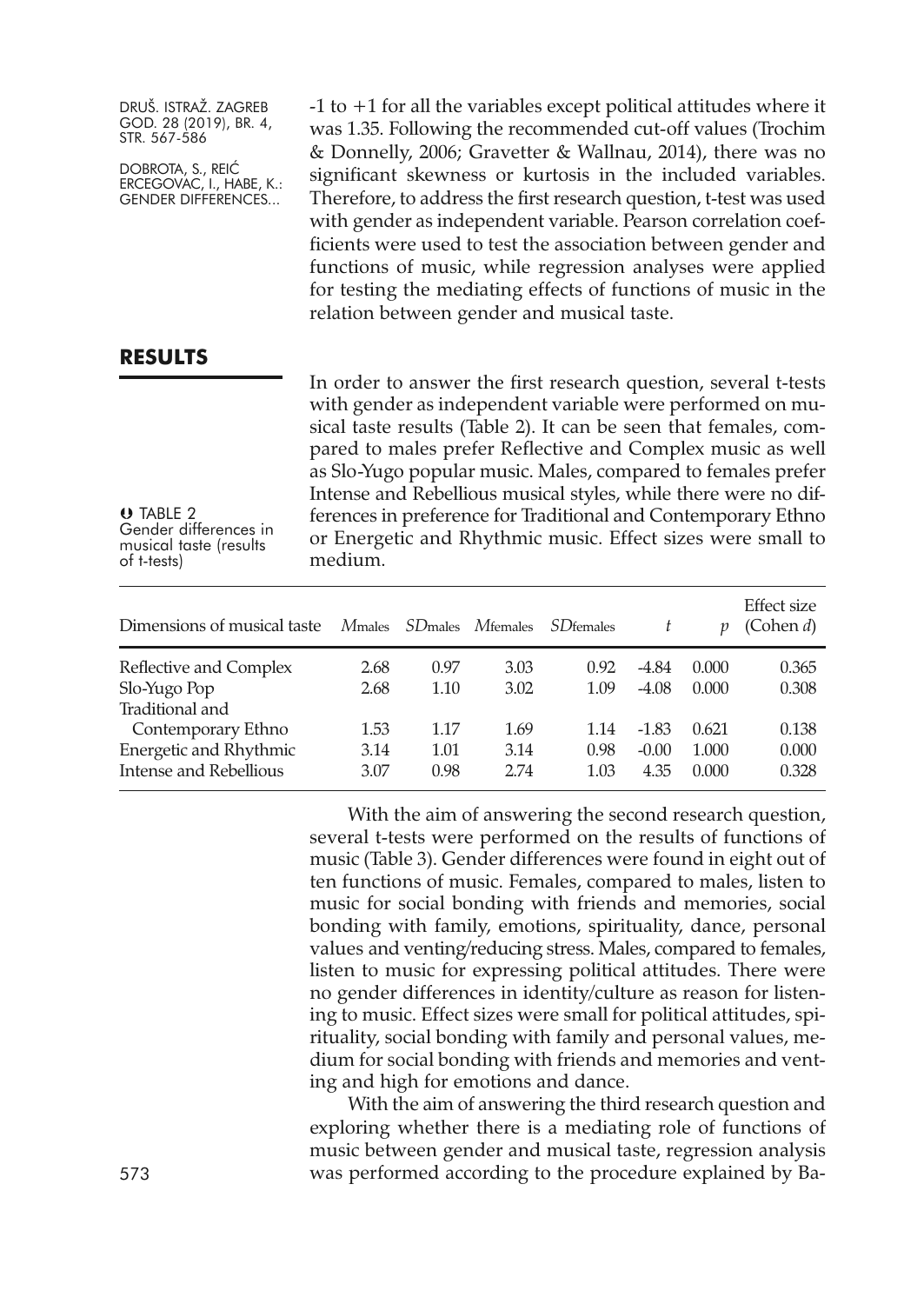DOBROTA, S., REIĆ ERCEGOVAC, I., HABE, K.: GENDER DIFFERENCES...

**U** TABLE 3<br>Gender differences in functions of music<br>(results of t-tests)

**OO TABLE 4**<br>Correlations between Correlations between gender, dimensions of musical taste and functions of music

ron and Kenny (1986). The procedure includes three regression analyses shown in Table 5. First of all, Pearson correlations were calculated in order to explore if there was a significant relationship between predictor and mediator variables, predictor and outcomes (musical taste) and between mediator variables and outcomes (musical taste). These correlations are shown in Table 4. It can be seen that gender is related to three outcomes (musical taste), so the mediating effect can be tested for the following dimensions of musical taste: Reflective and Complex, Slo- -Yugo Pop and Intense and Rebellious music. Furthermore, correlations between gender and functions of music showed that gender is related to eight functions of music and they will be used in further analysis as possible mediator variables.

| Functions of music         | <i>Mmales</i> | <i>SD</i> <sub>males</sub> | $M$ females | <b>SD</b> females | t        | p     | Effect size<br>(Cohen $d$ ) |
|----------------------------|---------------|----------------------------|-------------|-------------------|----------|-------|-----------------------------|
| Social bonding with        |               |                            |             |                   |          |       |                             |
| friends and memories       | 4.67          | 1.34                       | 5.32        | 1.20              | $-6.90$  | 0.000 | 0.521                       |
| Political attitudes        | 2.47          | 1.57                       | 2.04        | 1.28              | 4.08     | 0.000 | 0.308                       |
| Background and             |               |                            |             |                   |          |       |                             |
| focus/concentration        | 4.21          | 1.62                       | 4.45        | 1.71              | $-1.92$  | 0.055 | 0.145                       |
| Spirituality               | 2.61          | 1.57                       | 3.10        | 1.81              | $-3.81$  | 0.000 | 0.288                       |
| Emotions                   | 5.10          | 1.37                       | 6.12        | 0.99              | $-11.83$ | 0.000 | 0.893                       |
| Social bonding with family | 3.29          | 1.56                       | 3.64        | 1.69              | $-2.81$  | 0.005 | 0.212                       |
| Dance                      | 4.28          | 1.85                       | 5.83        | 1.32              | $-13.32$ | 0.000 | 1.01                        |
| Identity/culture           | 3.59          | 1.51                       | 3.74        | 1.52              | $-1.29$  | 0.197 | 0.097                       |
| Personal values            | 4.41          | 1.57                       | 4.72        | 1.63              | $-2.57$  | 0.010 | 0.194                       |
| Venting/reducing stress    | 5.43          | 1.30                       | 5.92        | 1.11              | $-5.45$  | 0.000 | 0.411                       |

|                             |          |                              |                 |                                               | Dimensions of musical taste  |                              |
|-----------------------------|----------|------------------------------|-----------------|-----------------------------------------------|------------------------------|------------------------------|
|                             | Gender   | Reflective<br>and<br>Complex | Slo-Yugo<br>Pop | Traditional<br>and Con-<br>temporary<br>Ethno | Energetic<br>and<br>Rhythmic | Intense<br>and<br>Rebellious |
| Gender                      | 1.00     | $0.17*$                      | $0.16*$         | 0.07                                          | 0.01                         | $-0.16*$                     |
| Social bonding with friends |          |                              |                 |                                               |                              |                              |
| and memories                | $0.24*$  | $0.18*$                      | $0.16*$         | $0.18*$                                       | $0.11*$                      | $0.18*$                      |
| Political attitudes         | $-0.16*$ | 0.00                         | $-0.09*$        | $0.14*$                                       | $-0.06$                      | $0.17*$                      |
| Background and              |          |                              |                 |                                               |                              |                              |
| focus/concentration         | 0.07     | 0.07                         | 0.01            | 0.06                                          | $0.15*$                      | $0.08*$                      |
| Spirituality                | $0.13*$  | $0.18*$                      | 0.06            | 0.04                                          | $-0.04$                      | $-0.11*$                     |
| Emotions                    | $0.39*$  | $0.33*$                      | $0.12*$         | $0.11*$                                       | 0.00                         | $-0.02$                      |
| Social bonding with family  | $0.10*$  | $0.25*$                      | $0.15*$         | $0.28*$                                       | 0.00                         | $0.13*$                      |
| Dance                       | $0.44*$  | $0.17*$                      | $0.23*$         | 0.02                                          | $0.15*$                      | $-0.04$                      |
| Identity/culture            | 0.04     | $0.20*$                      | 0.05            | $0.14*$                                       | $-0.03$                      | 0.04                         |
| Personal values             | $0.09*$  | $0.30*$                      | $-0.12*$        | $0.30*$                                       | $-0.05$                      | $0.22*$                      |
| Venting/reducing stress     | $0.19*$  | $0.21*$                      | $-0.01$         | $0.15*$                                       | 0.07                         | $0.12*$                      |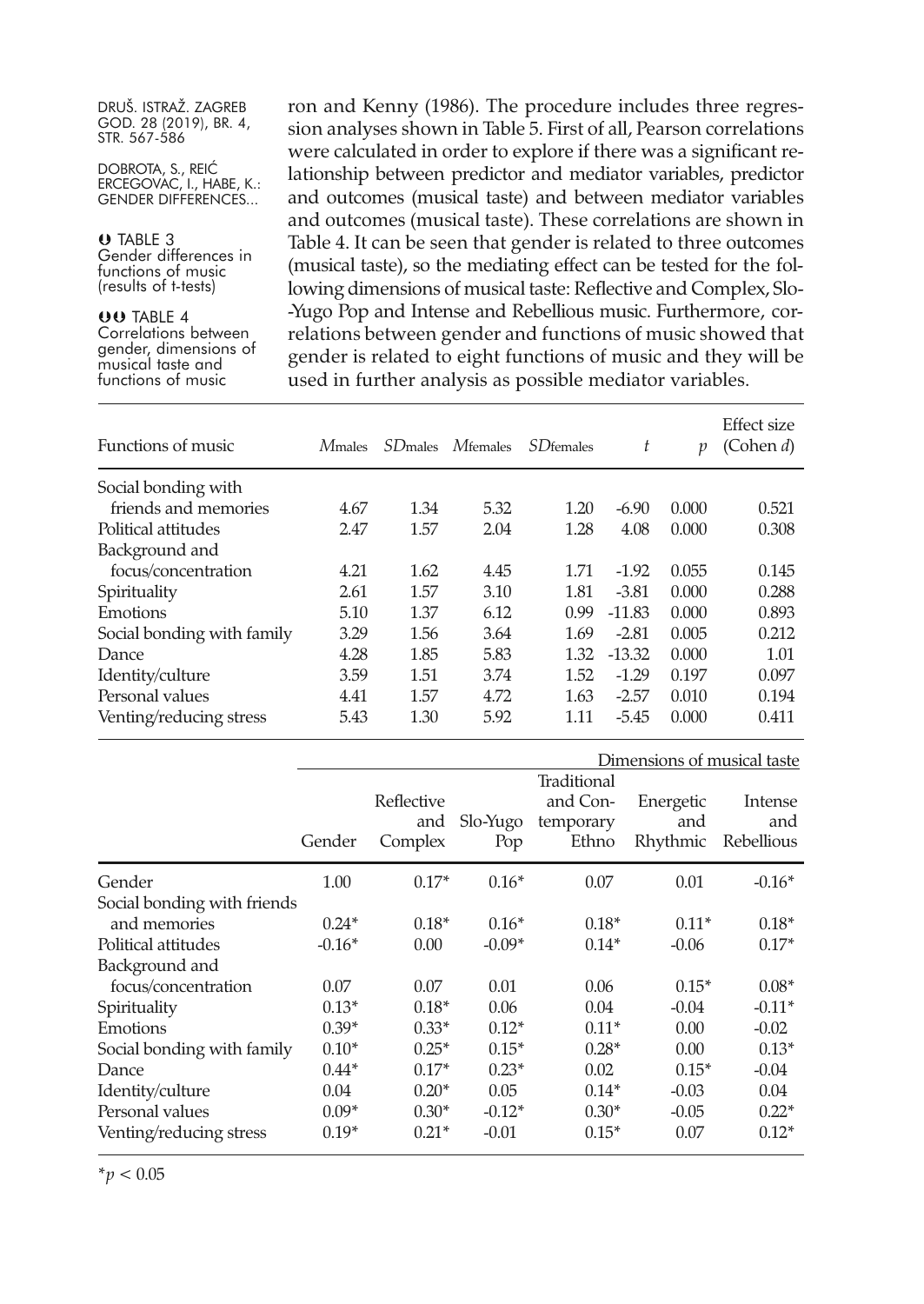DOBROTA, S., REIĆ ERCEGOVAC, I., HABE, K.: GENDER DIFFERENCES...

**U** TABLE 5<br>Regression analyses –

resting the mediating<br>effect of functions of<br>music between gender<br>and musical taste

In the first regression, the predictor variable was gender and the mediator variable were the criteria, i.e. functions of music, and in the second regression, the predictor was gender and criteria were the dimensions of musical taste. Gender was a significant predictor of all the functions of music (Table 5), as it was of the dimensions of musical taste (Table 5). In the final hierarchical regression for Reflective and Complex music, the gender effect, which proved to be significant in the second regression, now decreased and became non-significant (from β = 0.18, *p* < 0.01 to β = 0.06, *p* > 0.05). This confirms the mediation effect of the functions of music between gender and preference for Reflective and Complex musical styles. Among functions of music, social bonding with friends and memories (negative), emotions, social bonding with family, and personal values proved to be significant. All the predictors accounted for 16.81% of the variance. A similar mediating effect was confirmed in the analysis of preferences for Slo-Yugo pop music. The gender effect also decreased and became non-significant (from  $0.15$ ,  $p < 0.01$  to  $0.03$ ;  $p > 0.05$ ), thus showing the mediating effect of functions of music in the relation between gender and musical taste. The functions of music that proved to be significant predictors were social bonding with friends and memories, political attitudes (negative), social bonding with family, dance, personal values (negative) and venting/reducing stress (negative). The predictors in total accounted for 13.69% of the variance. Finally, for Intense and Rebellious musical taste, the mediating effect was not confirmed – although the gender coefficient decreased, it still remained significant (from -0.16, *p* < 0.01 to -0.13, *p* < 0.01). The functions of music that proved to be significant predictors for musical taste were social bonding with friends and memories, political attitudes, spirituality (negative) and personal values. All of the predictors accounted for 14.44% of the variance.

|                             |                            | R    | $R^2$ | F(1,738)   | β         |
|-----------------------------|----------------------------|------|-------|------------|-----------|
| First regression            | Social bonding             |      |       |            |           |
| Gender – functions of music | with friends and memories  | 0.25 | 0.06  | $47.67**$  | $0.25**$  |
|                             | Political attitudes        | 0.15 | 0.02  | $16.62**$  | $-0.15**$ |
|                             | Spirituality               | 0.14 | 0.02  | $14.52**$  | $0.14*$   |
|                             | Emotions                   | 0.40 | 0.16  | 139.86**   | $0.40**$  |
|                             | Social bonding with family | 0.10 | 0.01  | $7.90**$   | $0.10*$   |
|                             | Dance                      | 0.44 | 0.20  | $177.49**$ | $0.44*$   |
|                             | Personal values            | 0.09 | 0.01  | $6.61*$    | $0.09*$   |
|                             | Venting/reducing stress    | 0.20 | 0.04  | $29.66**$  | $0.20**$  |
| Second regression           | Reflective and Complex     | 0.18 | 0.03  | $23.40**$  | $0.18**$  |
| Gender – musical taste      | Slo-Yugo Pop               | 0.15 | 0.02  | $16.66**$  | $0.15*$   |
|                             | Intense and Rebellious     | 0.16 | 0.03  | $18.91**$  | $-0.16**$ |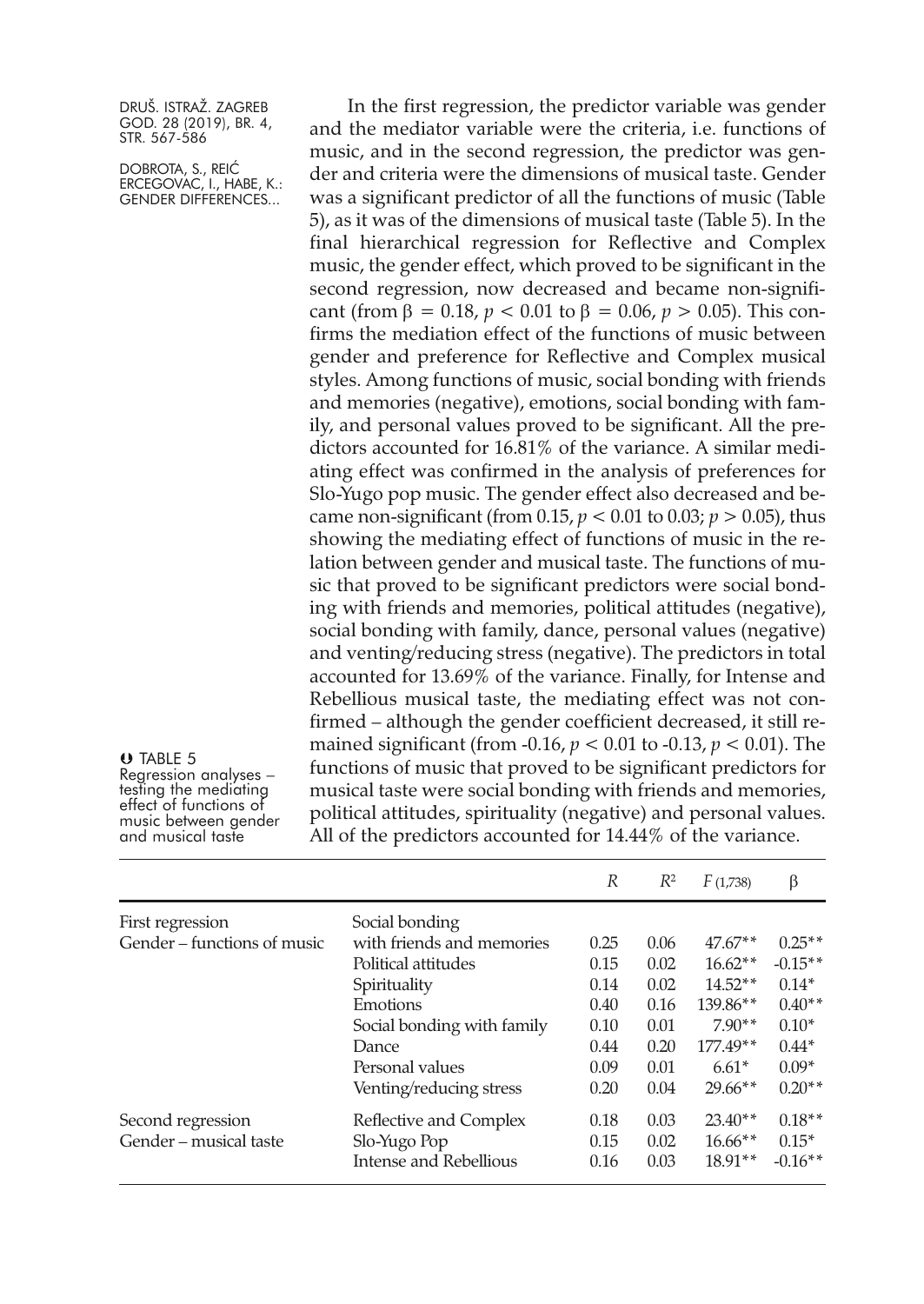| <b>U</b> TABLE 6<br>Hierarchical regression analysis with<br>musical taste as criteria – final step | Reflective<br>and Complex | Slo-Yugo<br>Pop | Intense<br>and Rebellious |
|-----------------------------------------------------------------------------------------------------|---------------------------|-----------------|---------------------------|
| Gender                                                                                              | 0.06                      | 0.03            | $-0.13*$                  |
| Social bonding with friends and memories                                                            | $-0.09*$                  | $0.17**$        | $0.20*$                   |
| Political attitudes                                                                                 | $-0.07$                   | $-0.08*$        | $0.12*$                   |
| Spirituality                                                                                        | 0.07                      | 0.04            | $-0.19*$                  |
| Emotions                                                                                            | $0.21*$                   | 0.06            | $-0.08$                   |
| Social bonding with family                                                                          | $0.14*$                   | $0.14*$         | 0.03                      |
| Dance                                                                                               | 0.01                      | $0.15*$         | $-0.05$                   |
| Personal values                                                                                     | $0.20*$                   | $-0.26**$       | $0.18*$                   |
| Venting/reducing stress                                                                             | $-0.02$                   | $-0.10*$        | 0.02                      |
| R                                                                                                   | 0.41                      | 0.37            | 0.38                      |
| $R^2$                                                                                               | 0.16                      | 0.13            | 0.14                      |
| F(9,730)                                                                                            | $16.08**$                 | $12.60**$       | $14.24**$                 |
|                                                                                                     |                           |                 |                           |

\**p* < 0.05; \*\**p* < 0.01

#### **DISCUSSION**

The results of this study confirmed the existence of gender differences, both in musical taste and in functions of music. Females, compared to males, preferred Reflective and Complex musical style as well as Slo-Yugo Popular music, while males showed greater preferences towards Intense and Rebellious style of music. There was no significant gender difference in preferring Traditional and Contemporary Ethno or Energetic and Rhythmic musical style. These results partially correspond to the results of previous research, although they also point to some differences. For example, Hargreaves et al. (1995) investigated musical preferences of English high school students and noted that boys preferred heavy metal and rock music, while girls preferred reggae, chart pop, jazz, classical and folk music. In the same research girls expressed preferences for a greater number of styles than boys, which the authors explained by the fact that girls have better music instruction than boys. Dobrota and Reić Ercegovac (2009) showed that girls, compared to boys, exhibited significantly higher preferences for popular and classical music and better knowledge of world music and classical music. Colley (2008) confirmed the greater liking of heavier contemporary music among men while women preferred chart pop music. Gurgen (2016) found that Turkish female students preferred jazz, latin, reggae and western music, while male students preferred the excerpts of rock and metal music.

Although it is difficult to compare the results of different research since they have used different musical taste structures, all of these results point to several consistent gender 576 differences in musical taste. First, it is the men who obvious-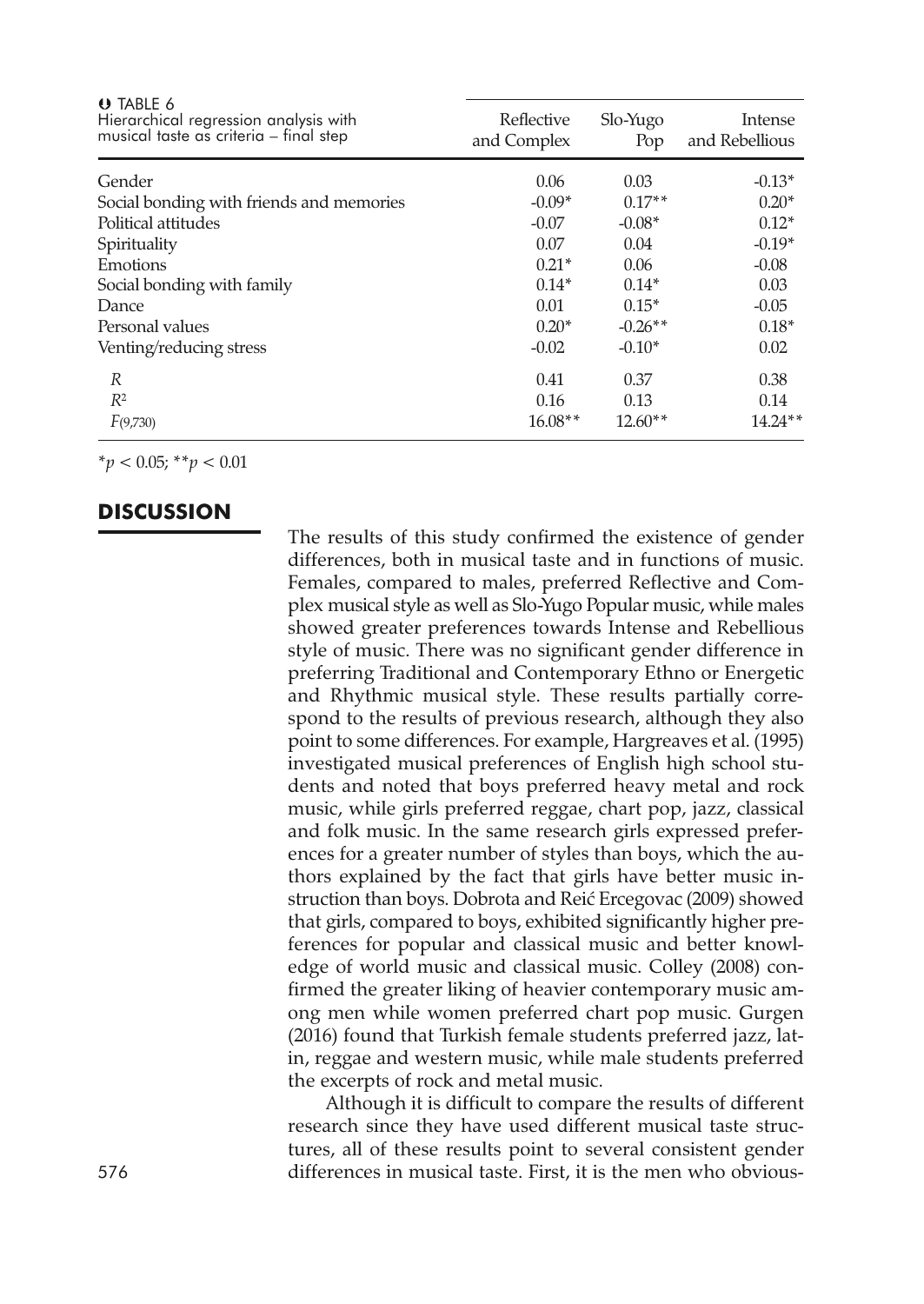DOBROTA, S., REIĆ ERCEGOVAC, I., HABE, K.: GENDER DIFFERENCES...

ly prefer hard and aggressive musical styles (Colley, 2008; Hargreaves et al., 1995; Mizell, Crawford, & Anderson, 2003; Reić Ercegovac & Dobrota, 2011; Zillman & Gan, 1997) and secondly, women, compared to men, prefer softer music, popular music or mainstream music (Christenson & Peterson, 1988; Finnas, 1989; Hargreaves et al., 1995; Dobrota & Reić Ercegovac, 2009; Reić Ercegovac & Dobrota, 2011; Zillman & Gan, 1997). Music that is preferred by women seems more effective in fulfilling emotional and/or social functions. Indeed, these differences in musical taste between men and women could partially be explained by functions of music, as it has been shown in the current research. First, we will address gender differences in the functions of music. The current research has shown that males assessed only the political attitudes as a more important function of music than females, while females assessed all other functions of music higher than males did. This could be related to the results of previous research showing that women compared to men, express higher musical preferences in general (Reić Ercegovac & Dobrota, 2011) or prefer a wider range of musical styles (Hargreaves et al., 1995). It is possible that women are trying to fulfil more needs by the use of music than men are, and therefore, prefer different musical styles and show greater preference for music in general. Similarities between the current study and that of Boer et al. (2012) considering gender differences in the functions of music are found in women using music more than men for emotional expression, dancing and family bonding. However, Boer et al. (2012) also found women to use music more than men for background and culture identity, while we didn't confirm those gender differences. Women, listening to music more for emotional reasons and dance were also confirmed in other research (Upadhyay, Shukla, Tripathi, & Agrawal, 2017). It is possible that music has a more important place in the life of a woman than man since women can fulfil a variety of different needs listening to music as indicated by the results of this research.

In order to examine the mediation effects of the functions of music on the relationship between gender and musical taste, several regression analyses have been performed that have ultimately shown that the functions of music mediate the relationship between gender and preferences for the Reflective and Complex musical dimension and Slo-Yugo Pop music dimension. Listening to music belonging to these dimensions serves women in fulfilling their needs. Specifically, significant predictors of music functions in the case of the Reflective and Complex dimension were emotions, social bond-577 ing with family and personal values. In other words, women,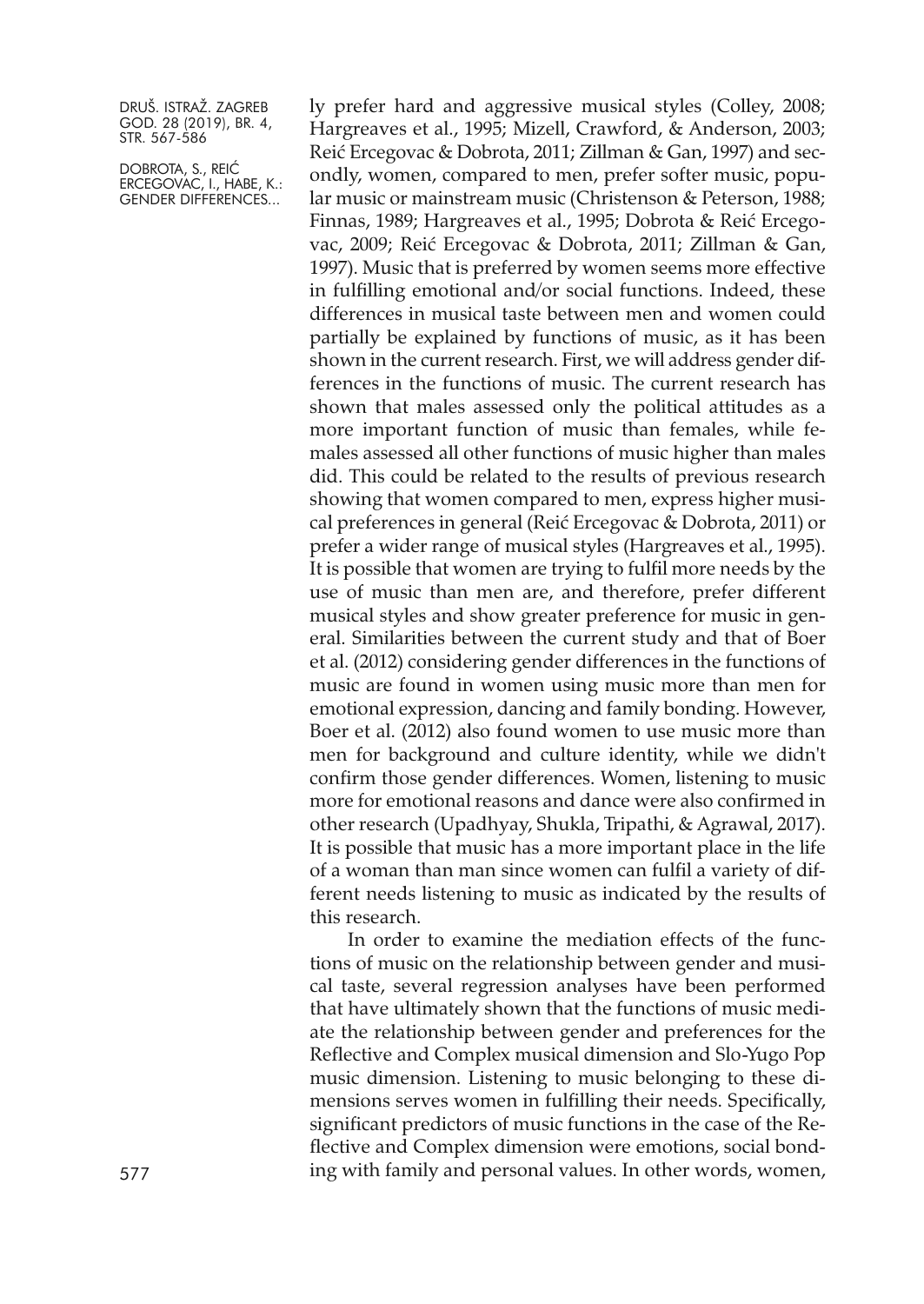DOBROTA, S., REIĆ ERCEGOVAC, I., HABE, K.: GENDER DIFFERENCES...

compared to men, prefer such music as it enables them to bond with family, or to express their emotions as well as personal values. Furthermore, regarding the preferences of Slo- -Yugo Pop music, the functions of music also proved to be important in the relationship between gender and musical taste with social bonding with friends/memories and social bonding with family being significant predictors. That means that women prefer Slo-Yugo Pop because such music helps them meet the need for social connectivity with friends and family. On the other hand, the negative predictors of preferences for Slo-Yugo Pop music were political attitudes, personal values and venting/reducing stress. The fact that expressing political attitudes is the negative predictor for preferring music that is typical of the entire former state (ex-Yugoslavia) and partly reflects the affinity towards the common musical expression of the former state could be related to the apolitical orientation of youth in these areas that do not see music as a medium for transmitting political messages.

Finally, for the Intense and Rebellious musical dimension, functions of music did not totally mediate the relationship between gender and musical taste, still, partial mediation was established. Therefore, it can be concluded that males, compared to females, do prefer music that can be considered Intense and Rebellious such as rock, heavy-metal or punk. Although these musical styles serve for expressing personal values and/or political attitudes, and those functions of music were proven to be significant predictors of preference, gender still has an incremental contribution in preferring Intense and Rebellious music. That is consistent with previous research which also confirmed these musical styles being preferred by men (Colley, 2008; Hargreaves et al., 1995; Mizell et al., 2003; Reić Ercegovac & Dobrota, 2011; Zillman & Gan, 1997). The fact that after controlling the effects of the functions of music, gender has remained a significant predictor of Intense and Rebellious musical style preference indicates that other factors play an important role in this relationship and further research should try to elucidate it. It is possible those other factors socialise men with hard and aggressive music or that there are even biological bases for this. For example, a recent study (Doi, Bassadone, Venuti, & Shinohara, 2018) has shown that there is a negative correlation between testosterone level and the preference for sophisticated music such as classical music or jazz in men. Furthermore, this relationship was not mediated by personality traits; therefore, the authors of the study suggest the possibility that neuroendocrinological functions 578 could influence musical preferences.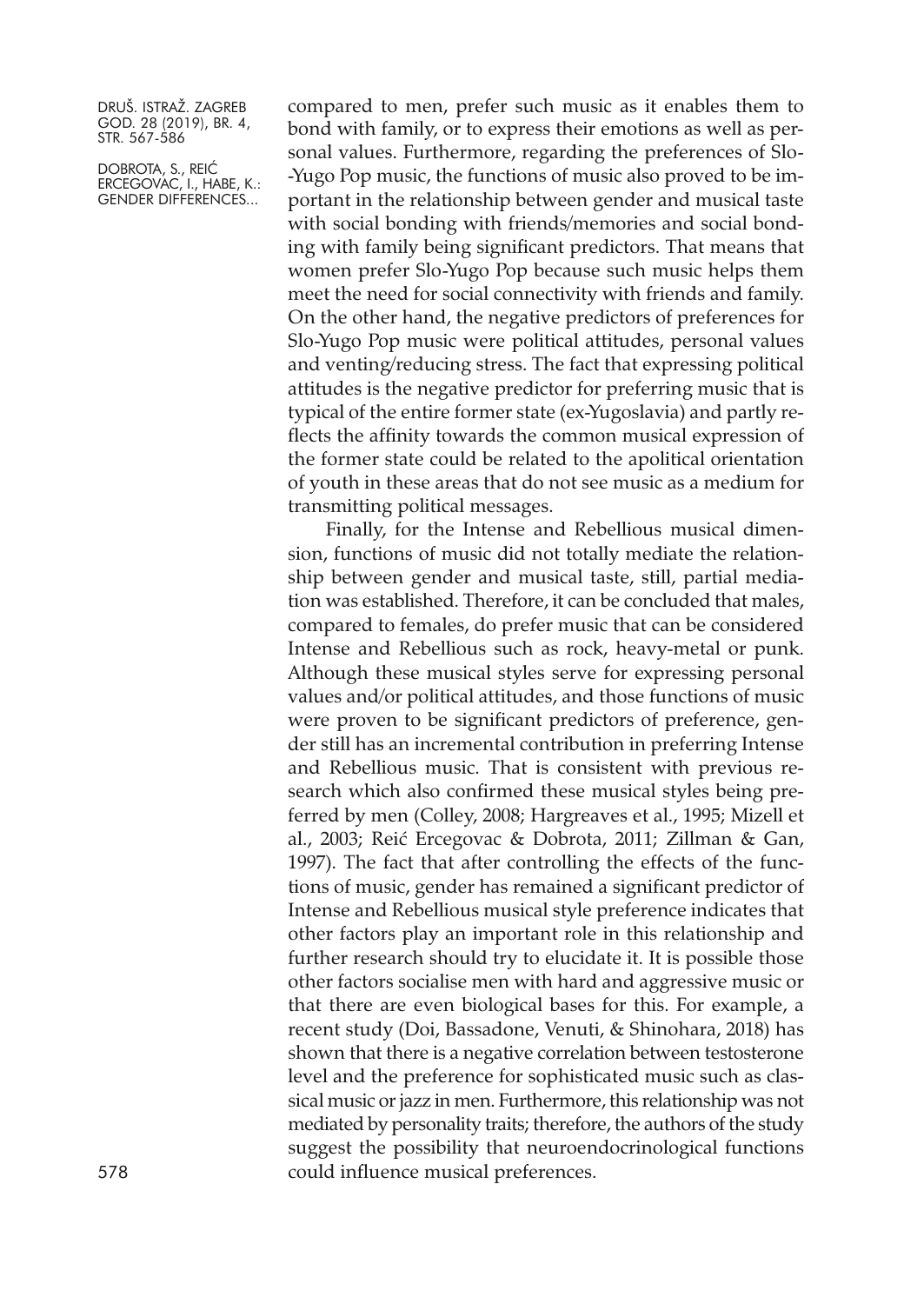The results of this research have confirmed some already existing insights into the relationship between gender and musical taste, but also referred to the importance of studying the functions of music as a mediating factor between gender and preferences of some dimensions of musical styles. A complete mediation effect was established for gender and Reflective and Complex dimension of music as well as for music that can be considered as Slo-Yugo Pop musical style.

In the interpretation of these results, it is necessary to refer to some of the limitations of the research that relate to a large number of music functions whose effects have been tested in this research. Furthermore, the sample consisted of students from two different cultures, which could affect the results, as it was the case in the research by Boer et al. (2012), where country differences proved to be important for the sociocultural function of music. Although cultural values are important for explaining cross-cultural differences in the uses of music (Boer et al., 2012), in the current research it was not considered specifically important because participants where from two countries that share many common values as they were part of the same state until the mid-1990s.

Finally, given the relatively small percentage of the explained variance of music preferences based on gender and music functions, there are obviously many other factors contributing to the explanation of musical taste, and possibly mediating the relationship between gender and musical taste, which together with the factors depicted in this research should be taken into account in further research.

#### **REFERENCES**

Baron, R. M., & Kenny, D. A. (1986). The moderator–mediator variable distinction in social psychological research: Conceptual, strategic, and statistical considerations. *Journal of Personality and Social Psychology, 51*(6), 1173–1182. <https://doi.org/10.1037/0022-3514.51.6.1173>

Boer, D. (2009). *Music makes the people came together: Social functions of music preferences for young people across cultures* (Doctoral dissertation). Victoria University of Wellington, New Zealand.

Boer, D., Fischer, R., Tekman, H. G., Abubakar, A., Njenga, J., & Zenger, M. (2012). Young people's topography of musical functions: Personal, social and cultural experiences with music across genders and six societies. *International Journal of Psychology, 47*(5), 355–369. <https://doi.org/10.1080/00207594.2012.656128>

Christenson, P. G., & Peterson, J. B. (1988). Genre and gender in the structure of music preferences. *Communication Research, 15*(3), 282– 301. <https://doi.org/10.1177/009365088015003004>

Colley, A. (2008). Young people's musical taste: Relationship with gender and gender-related traits. *Journal of Applied Social Psychology,* 579 *38*(8), 2039–2055. <https://doi.org/10.1111/j.1559-1816.2008.00379.x>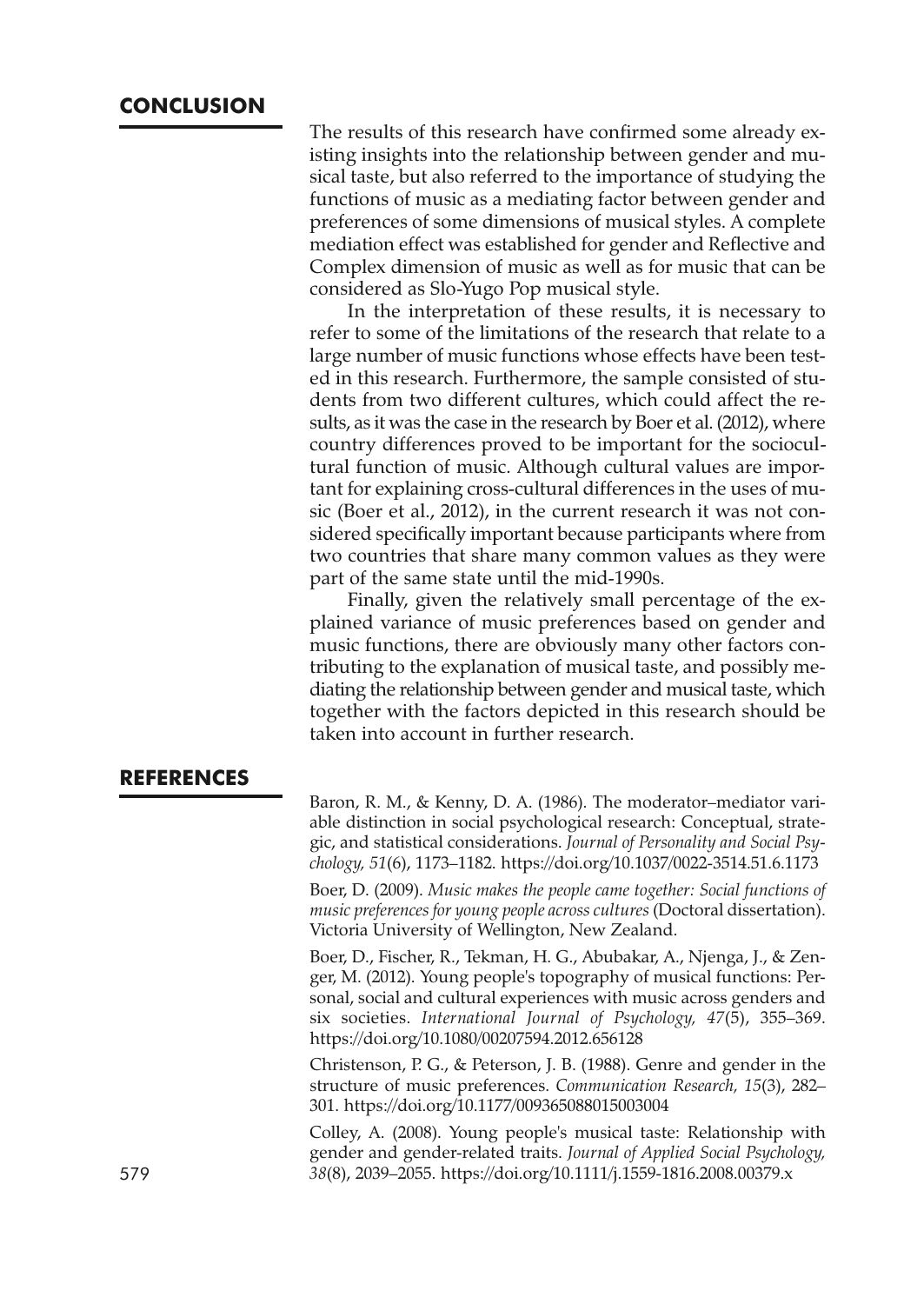DOBROTA, S., REIĆ ERCEGOVAC, I., HABE, K.: GENDER DIFFERENCES...

Dobrota, S., & Reić Ercegovac, I. (2009). Glazbene preferencije mladih s obzirom na neke sociodemografske varijable. [Adolescent's musical preferences with regard to some socio-demographic variables]. *Odgojne znanosti, 11*(2), 129–146.

Dobrota, S., & Reić-Ercegovac, I. (2015). The relationship between music preferences of different mode and tempo and personality traits – implications for music pedagogy. *Music Education Research, 17*(2), 234–247. <https://doi.org/10.1080/14613808.2014.933790>

Dobrota, S., & Reić Ercegovac, I. (2016). *Zašto volimo ono što slušamo: Glazbeno-pedagoški i psihologijski aspekti glazbenih preferencija* [*Why we like what we listen to: Musical-pedagogical and psychological aspects of music preference*]. Split: Filozofski fakultet Sveučilišta u Splitu.

Dobrota, S., & Reić Ercegovac, I. (2017). Music preferences with regard to music education, informal influences and familiarity of music amongst young people in Croatia. *British Journal of Music Education, 34*(1), 41–55. <https://doi.org/10.1017/S0265051716000358>

Doi, H., Basadonne, I., Venuti, P., & Shinohara, K. (2018). Negative correlation between salivary testosterone concentration and preference for sophisticated music in males. *Personality and Individual Differences, 125,* 106–111. <https://doi.org/10.1016/j.paid.2017.11.041>

Finnas, L. (1989). How can musical preferences be modified? *Bulletin of the Council for Research in Music Education*, (102), 1–58.

Folkestad, G. (2002). National identity in music. In R. A. R. MacDonald, D. J. Hargreaves, & D. Miell (Eds.), *Musical identities*(pp. 151–163). New York, NY: Oxford University Press.

Gravetter, F., & Wallnau, L. (2014). *Essentials of statistics for the behavioral sciences* (8th ed.). Belmont, CA: Wadsworth.

Greb, F., Schlotz, W., & Steffens, J. (2018). Personal and situational influences on the functions of music listening. *Psychology of Music, 46*(6), 763–794. <https://doi.org/10.1177/0305735617724883>

Gurgen, E. (2016). Musical preference and music education: Musical preferences of Turkish university students and their levels in genre identification. *International Journal of Music Education, 34*(4), 459–471. <https://doi.org/10.1177/0255761415619390>

Habe, K., Reić Ercegovac, I., & Dobrota, S. (2018). The structure of musical preferences of youth: Cross-cultural perspective. *Musicological Annual, 54*(1), 141–156. <https://doi.org/10.4312/mz.54.1.141-156>

Hargreaves, D. J., & North, A. C. (1999). The functions of music in everyday life: Redefining the social in music psychology. *Psychology of Music, 27*(1), 71–83. <https://doi.org/10.1177/0305735699271007>

Hargreaves, D. J., Comber, C., & Colley, A. (1995). Effects of age, gender and training on musical preferences of British secondary school students. *Journal of Research in Music Education, 43*(3), 242–250. [https://doi.](https://doi.org/10.2307/3345639) [org/10.2307/3345639](https://doi.org/10.2307/3345639)

Hargreaves, D. J., Hargreaves, J. J., & North, A. C. (2012). Imagination and creativity in music listening. In D. J. Hargreaves, D. Miell, & R. A. R. MacDonald (Eds.), *Musical imaginations: Multidisciplinary perspectives on creativity, performance and perception* (pp. 156–172). Oxford: Oxford University Press. [https://doi.org/10.1093/acprof:oso/97801995](https://doi.org/10.1093/acprof:oso/9780199568086.003.0010) 580 [68086.003.0010](https://doi.org/10.1093/acprof:oso/9780199568086.003.0010)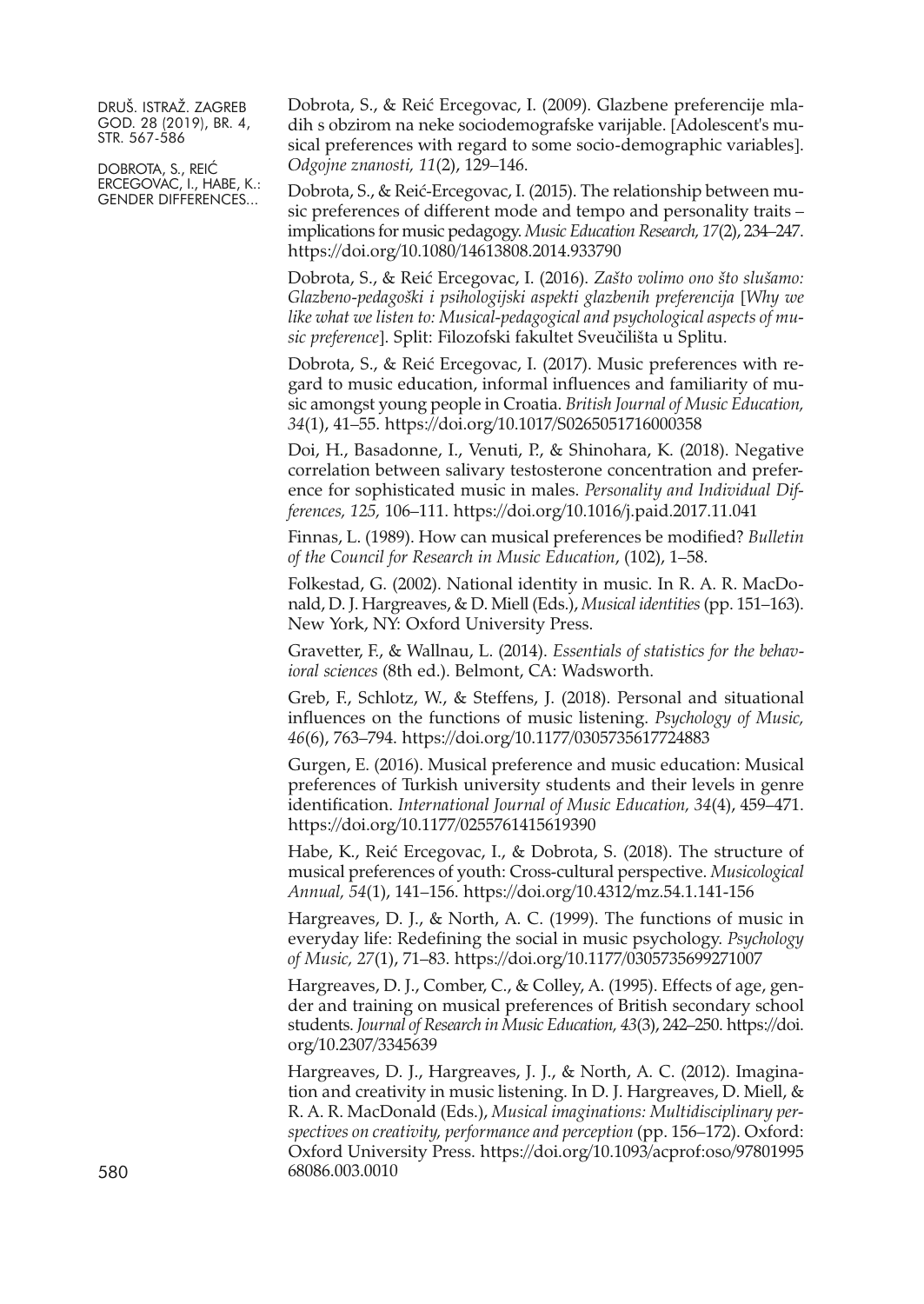DOBROTA, S., REIĆ ERCEGOVAC, I., HABE, K.: GENDER DIFFERENCES...

Hargreaves, D. J., Miell, D. E., & MacDonald, R. A. R. (2005). How do people communicate using music? In D. E. Miell, R. A. R. MacDonald, & D. J. Hargreaves (Eds.), *Musical communication* (pp. 1–25). Oxford: Oxford University Press. [https://doi.org/10.1093/acprof:oso/97](https://doi.org/10.1093/acprof:oso/9780198529361.003.0001) [80198529361.003.0001](https://doi.org/10.1093/acprof:oso/9780198529361.003.0001)

Koelsch, S. (2010). Towards a neural basis of music-evoked emotions. *Trends in Cognitive Sciences, 14*(3), 131–137. [https://doi.org/10.1016/j.](https://doi.org/10.1016/j.tics.2010.01.002) [tics.2010.01.002](https://doi.org/10.1016/j.tics.2010.01.002)

Konečni, V. J. (1982). Social interaction and musical preference. In D. Deutsch (Ed.), *The psychology of music* (pp. 497–516). New York: Academic Press. <https://doi.org/10.1016/B978-0-12-213562-0.50021-8>

LeBlanc, A. (1982). An interactive theory of music preference. *Journal of Music Therapy, 19*(1), 28–45. <https://doi.org/10.1093/jmt/19.1.28>

LeBlanc, A., & McCrary, J. (1983). Effect of tempo on children's music preference. *Journal of Research in Music Education, 31*(4), 283–294. <https://doi.org/10.2307/3344631>

Lorenzo, O., Pérez, A. L., & Soares-Quadros, Jr., J. F. (2014). Estudo Sobre Preferencias de Estilo Musical em Estudantes Espanhóis de Ensino Superior do real Conservatório Superior de Música "Victoria Eugenia" [Study about the preferences of musical style of Spanish students of higher education at the Conservatory of Music]. *Música Hodie, 14*(1), 211–222. <https://doi.org/10.5216/mh.v14i1.32979>

McDermott, J., & Hauser, M. D. (2005). The origins of music innateness, uniqueness, and evolution. *Music Perception, 23*(1), 29–59. [https://doi.](https://doi.org/10.1525/mp.2005.23.1.29) [org/10.1525/mp.2005.23.1.29](https://doi.org/10.1525/mp.2005.23.1.29)

Miendlarzewska, E. A., & Trost, W. J. (2014). How musical training affects cognitive development: Rhythm, reward and other modulating variables. *Frontiers in Neuroscience, 7,* 279. [https://doi.org/10.3389/](https://doi.org/10.3389/fnins.2013.00279) [fnins.2013.00279](https://doi.org/10.3389/fnins.2013.00279)

Mirković-Radoš, K. (1996). *Psihologija muzike* [*Psychology of music*]. Beograd: Zavod za udžbenike i nastavna sredstva.

Mizell, L., Crawford, B., & Anderson, C. (2003). *Music preferences in the US, 1982-2002.* Report for the National Endowment for the Arts. Santa Monica, California: Lee Mizell Consulting.

North, A. (2010). Individual differences in musical taste. *American Journal of Psychology, 123*(2), 199–208. <https://doi.org/10.5406/amerjpsyc.123.2.0199>

North, A. C., & Hargreaves, D. J. (1996). Situational influences on reported musical preference. *Psychomusicology, 15*(1-2), 30–45. [https://doi.](https://doi.org/10.1037/h0094081) [org/10.1037/h0094081](https://doi.org/10.1037/h0094081)

North, A. C., Hargreaves, D. J., & O'Neill, S. A. (2000). The importance of music to adolescents. *British Journal of Educational Psychology, 70*(2), 255–272. <https://doi.org/10.1348/000709900158083>

Reić Ercegovac, I., & Dobrota, S. (2011). *Povezanost između glazbenih preferencija,sociodemografskih značajki i osobina ličnosti iz petfaktorskog modela* [Relationship between musical preferences, sociodemographic characteristics and the Big Five personality traits]. *Psihologijske teme, 20*(1), 47–66.

Rentfrow, P.J., & Gosling, S.D. (2003). The do re mi's of everyday life: The structure and personality correlates of music preferences. *Journal of Personality and Social Psychology, 84*(6), 1236–1256. [https://doi.org/](https://doi.org/10.1037/0022-3514.84.6.1236) 581 [10.1037/0022-3514.84.6.1236](https://doi.org/10.1037/0022-3514.84.6.1236)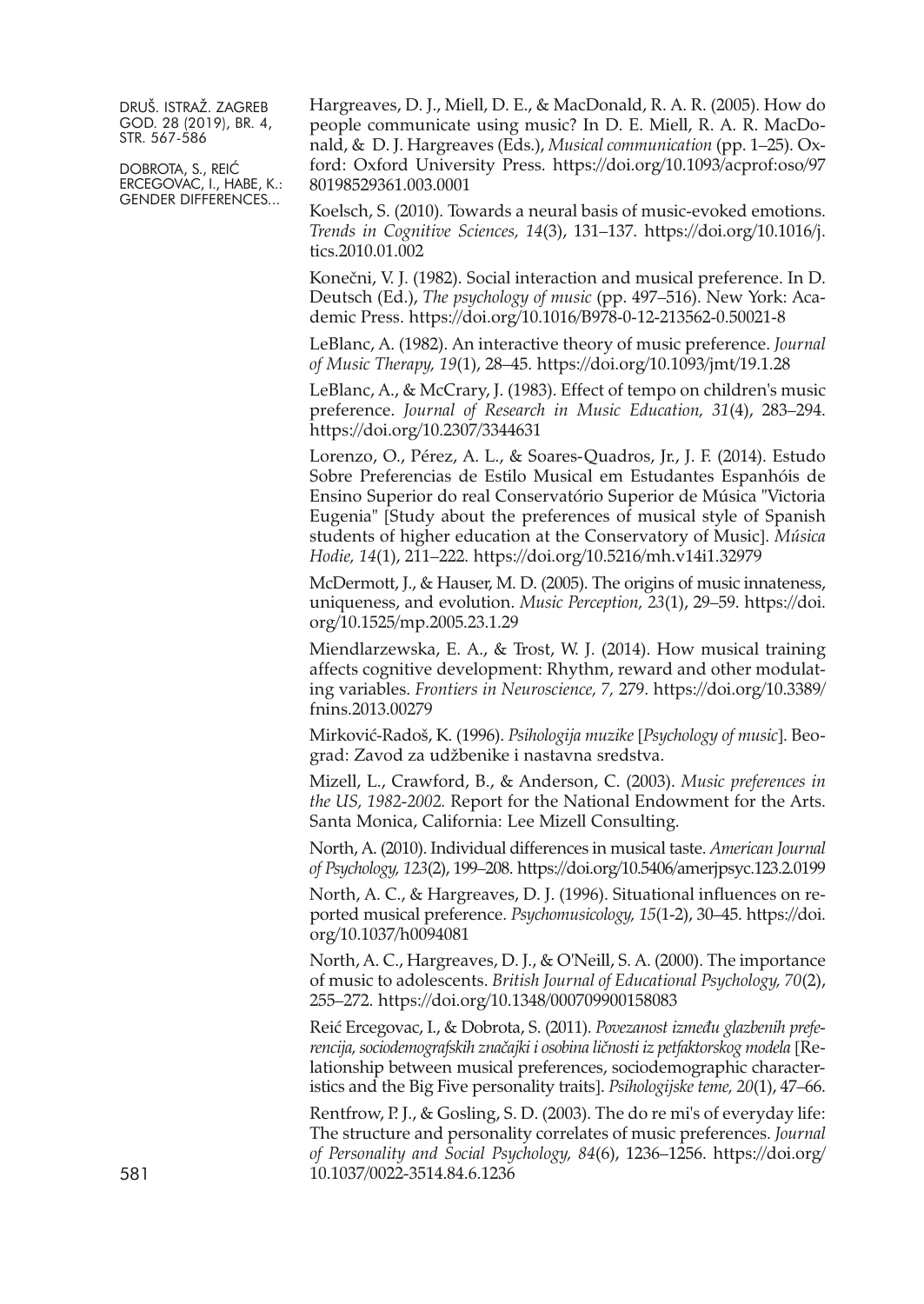DOBROTA, S., REIĆ ERCEGOVAC, I., HABE, K.: GENDER DIFFERENCES...

Rentfrow, P. J., Goldberg, L. R., & Levitin, D. J. (2011). The structure of musical preferences: A five-factor model. *Journal of Personality and Social Psychology, 100*(6), 1139–1157. <https://doi.org/10.1037/a0022406>

Schäfer T. (2016). The goals and effects of music listening and their relationship to the strength of music preference. *PLoS ONE, 11*(3), e0151634. <https://doi.org/10.1371/journal.pone.0151634>

Schäfer, T., & Sedlemeier, P. (2009). From the function of music to music preference. *Psychology of Music, 37*(3), 279–300. [https://doi.org/10.](https://doi.org/10.1177/0305735608097247) [1177/0305735608097247](https://doi.org/10.1177/0305735608097247)

Soares-Quadros Jr., J. F., Lorenzo, O., Herrera, L., & Santos, N. (2019). Gender and religion as factors of individual differences in musical preference. *Musicae Scientiae, 23*(4), 1–15. [https://doi.org/10.1177/1029](https://doi.org/10.1177/1029864918774834) [864918774834](https://doi.org/10.1177/1029864918774834)

Studer, R., Gomez, P., Hildebrandt, H., Arial, M., & Danuser, B. (2011). Stage fright: Its experience as a problem and coping with it. *International Archives of Occupational and Environmental Health, 84*(7), 761–771. <https://doi.org/10.1007/s00420-010-0608-1>

Tekman, H. G., Boer, D., & Fischer, R. (2012). *Values, functions of music, and music preferences*. Proceedings of the 12th International Conference on Music Perception and Cognition and the 8th Triennial Conference of the European Society for the Cognitive Sciences of Music, July, 23-28, 2012. Thessaloniki, Greece.

Trochim, W. M., & Donnelly, J. P. (2006). *The research methods knowledge base* (3rd ed.). Cincinnati, OH: Atomic Dog.

Upadhyay, D. K., Shukla, R., Tripathi, V. N., & Agrawal, M. (2017). Exploring the nature of music engagement and its relation to personality among young adults. *International Journal of Adolescence and Youth, 22*(4), 484–496. <https://doi.org/10.1080/02673843.2016.1245150>

Zillman, D., & Gan, S. (1997). Musical taste in adolescence. In D. J. Hargreaves, & A. C. North (Eds.), *The social psychology of music* (pp. 161–188). London: Oxford University Press.

#### **APPENDIX 1**

Musical taste inventory

Instruction and response scale: Please indicate the degree to which you prefer each of the following musical genres from "1 – not at all" to "5 – to a great extent". Please indicate if you know each of these musical styles.

|                                                     | Familiarity of      |
|-----------------------------------------------------|---------------------|
| Musical style                                       | musical style       |
| Classical music (Mozart, Bach, Beethoven)           | YES NO<br>1 2 3 4 5 |
| Crossover (2 Cellos, Maksim Mrvica, Andrea Bocelli) | 1 2 3 4 5<br>YES NO |
| Pop (Madonna, Adele, Justin Bieber)                 | YES NO<br>1 2 3 4 5 |
| Punk (The Clash, Sex Pistols)                       | 1 2 3 4 5<br>YES NO |
| Jazz (Miles Davis, Louis Armstrong, Frank Sinatra)  | YES NO<br>1 2 3 4 5 |
| Country (Dolly Parton, Johnny Cash, Taylor Swift)   | YES NO<br>1 2 3 4 5 |
| Rap/Hip hop (Eminem, Snoop Dogg, Jay-Z)             | 1 2 3 4 5<br>YES NO |
| Heavy metal (Metallica, Iron Maiden, Black Sabbath) | YES NO<br>1 2 3 4 5 |
| Rock (Queen, The Rolling Stones, Guns N' Roses)     | YES NO<br>1 2 3 4 5 |
| $\bullet$                                           |                     |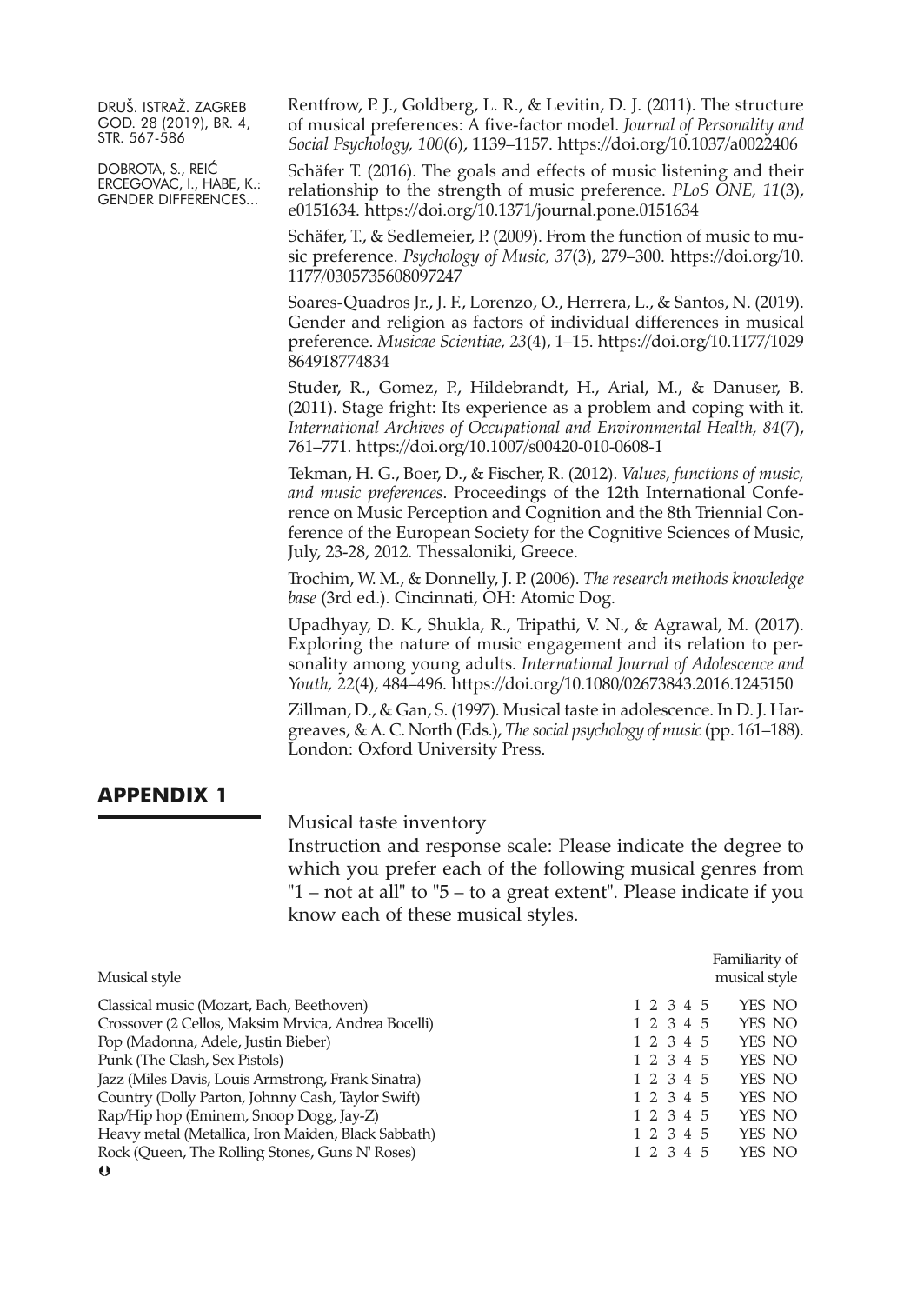| $\bullet$<br>Musical style                                             |           |  | Familiarity of<br>musical style |
|------------------------------------------------------------------------|-----------|--|---------------------------------|
| Soul-Funk (Aretha Franklin, Alicia Keys, Ray Charles)                  | 1 2 3 4 5 |  | YES NO                          |
| World music (Putumayo World Music, Yanni, Enya)                        | 1 2 3 4 5 |  | YES NO                          |
| Electro (Avicii, David Guetta, Tiësto)                                 | 1 2 3 4 5 |  | YES NO                          |
| New age (Enya, Vangelis, Mike Oldfield)                                | 1 2 3 4 5 |  | YES NO                          |
| A capella (Pentatonix, Perpetuum Jazzile, Take 6)                      | 1 2 3 4 5 |  | YES NO                          |
| Gospel (Aretha Franklin, Begesus, New Swing Quartet)                   | 1 2 3 4 5 |  | YES NO                          |
| Evergreen (Frank Sinatra, ABBA)                                        | 1 2 3 4 5 |  | YES NO                          |
| Croatian/Slovene pop music (Magazin, Severina)                         | 1 2 3 4 5 |  | YES NO                          |
| Croatian/Slovene rock music (Majke, Pips, Chips & Videoclips, Svadbas) | 1 2 3 4 5 |  | YES NO                          |
| Croatian/Slovene ethno music (Dunja Knebl, Lidija Bajuk, Kries)        | 1 2 3 4 5 |  | YES NO                          |
| Croatian/Slovene folk music (klape)                                    | 1 2 3 4 5 |  | YES NO                          |
| Balkan music (Jelena Karleuša, Dara Bubamara)                          | 1 2 3 4 5 |  | YES NO                          |

## **APPENDIX 2**

Scree plot (Principal Component Analysis) for Musical taste inventory



Number of Eigenvalues

## **APPENDIX 3**

Factor structure of the Musical taste inventory

|                                                       | F1      | F2      | F3      | F4      | F5      |
|-------------------------------------------------------|---------|---------|---------|---------|---------|
| Classical music (Mozart, Bach, Beethoven)             | 0.63    | $-0.24$ | 0.07    | $-0.25$ | $-0.01$ |
| Crossover (2 Cellos, Maksim Mrvica, Andrea Bocelli)   | 0.69    | 0.10    | $-0.01$ | 0.05    | $-0.03$ |
| Pop (Madonna, Adele, Justin Bieber)                   | 0.23    | 0.39    | $-0.05$ | 0.52    | $-0.21$ |
| Punk (The Clash, Sex Pistols)                         | 0.19    | $-0.16$ | 0.22    | 0.09    | 0.67    |
| Jazz (Miles Davis, Louis Armstrong, Frank Sinatra)    | 0.69    | $-0.11$ | 0.18    | $-0.08$ | 0.21    |
| Country (Dolly Parton, Johnny Cash, Taylor Swift)     | 0.57    | 0.16    | 0.08    | 0.22    | 0.09    |
| Rap/Hip hop (Eminem, Snoop Dogg, Jay-Z)               | $-0.02$ | $-0.04$ | $-0.05$ | 0.71    | 0.26    |
| Heavy metal (Metallica, Iron Maiden, Black Sabbath)   | 0.06    | $-0.30$ | 0.07    | 0.03    | 0.75    |
| Rock (Queen, The Rolling Stones, Guns N' Roses)       | 0.37    | $-0.14$ | 0.03    | 0.08    | 0.69    |
| Soul-Funk (Aretha Franklin, Alicia Keys, Ray Charles) | 0.67    | $-0.06$ | 0.16    | 0.16    | 0.12    |
| World music (Putumayo World Music, Yanni, Enya)       | 0.12    | $-0.11$ | 0.80    | 0.03    | 0.08    |
| Electro (Avicii, David Guetta, Tiësto)                | $-0.06$ | 0.03    | $-0.11$ | 0.80    | $-0.02$ |
| New age (Enya, Vangelis, Mike Oldfield)               | 0.02    | $-0.07$ | 0.81    | 0.09    | 0.14    |
| A capella (Pentatonix, Perpetuum Jazzile, Take 6)     | 0.36    | 0.13    | 0.62    | $-0.05$ | 0.04    |
| $\bullet$                                             |         |         |         |         |         |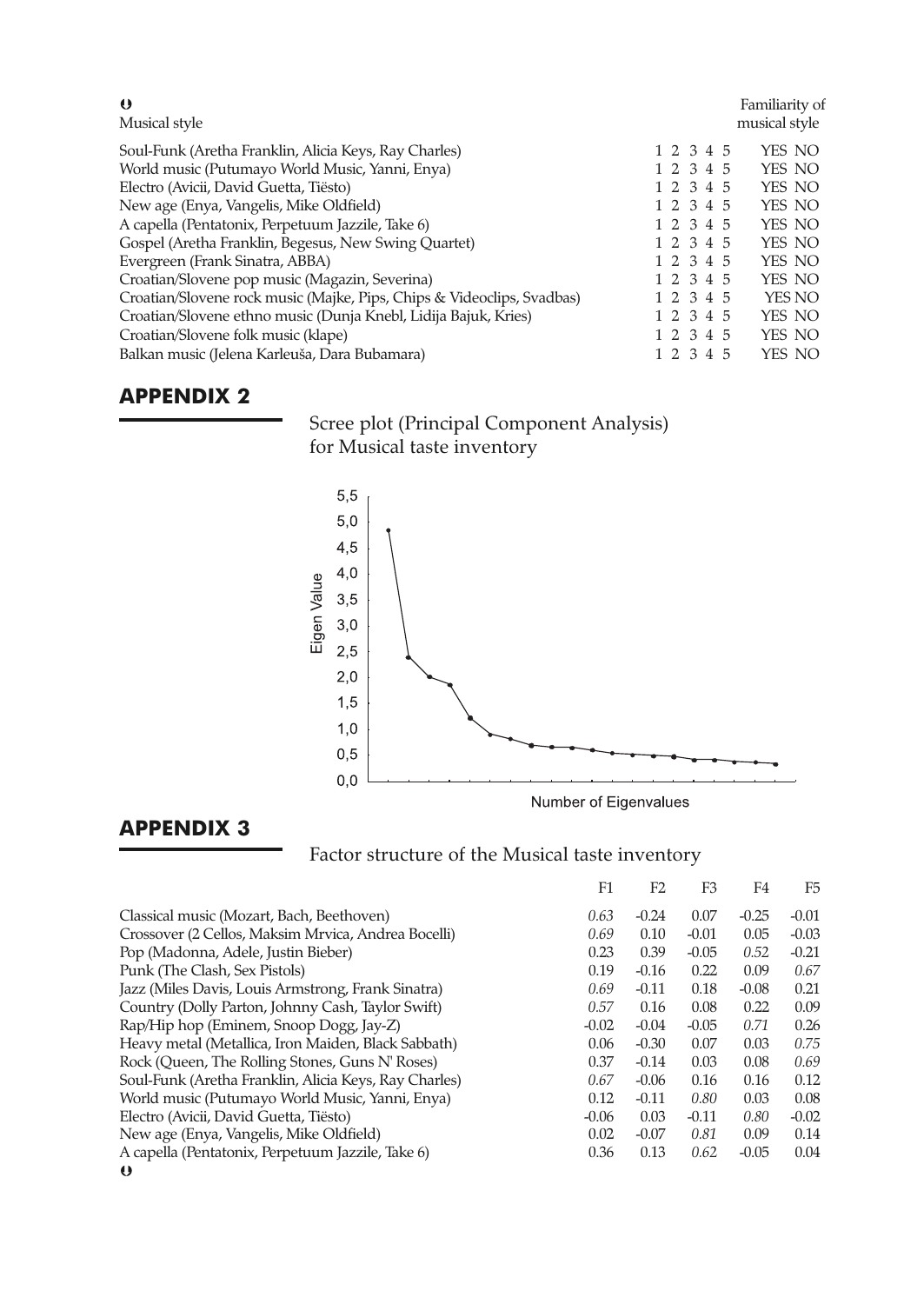| $\bullet$                                            | F1      | F <sub>2</sub> | F3      | F4      | F5      |
|------------------------------------------------------|---------|----------------|---------|---------|---------|
| Gospel (Aretha Franklin, Begesus, New Swing Quartet) | 0.62    | $-0.03$        | 0.40    | $-0.12$ | 0.11    |
| Evergreen (Frank Sinatra, ABBA)                      | 0.70    | 0.10           | 0.08    | $-0.10$ | 0.23    |
| Croatian/Slovene pop music (Magazin, Severina)       | $-0.01$ | 0.83           | 0.03    | 0.07    | $-0.14$ |
| Croatian/Slovene rock music                          |         |                |         |         |         |
| (Majke, Pips, Chips & Videoclips, Svadbas)           | 0.02    | 0.40           | 0.27    | $-0.07$ | 0.65    |
| Croatian/Slovene ethno music                         |         |                |         |         |         |
| (Dunja Knebl, Lidija Bajuk, Kries)                   | 0.04    | 0.13           | 0.69    | $-0.23$ | 0.17    |
| Croatian/Slovene folk music (klape)                  | 0.19    | 0.68           | $-0.27$ | $-0.13$ | $-0.05$ |
| Balkan music (Jelena Karleuša, Dara Bubamara)        | $-0.32$ | 0.58           | 0.11    | 0.32    | $-0.17$ |
| % explained variance                                 | 16.98   | 10.06          | 12.54   | 8.60    | 10.81   |

## **APPENDIX 4**

Scree plot (Principal Component Analysis) for RESPECT music scale



## **APPENDIX 5**

## Factor structure of the RESPECT music scale

|                 | F1   | F2      | F3      | F4      | F5      | F6   | F7      | F8      | F9   | F <sub>10</sub> |
|-----------------|------|---------|---------|---------|---------|------|---------|---------|------|-----------------|
| respect item 1  | 0.20 | $-0.08$ | $-0.00$ | 0.07    | 0.82    | 0.06 | 0.15    | 0.07    | 0.03 | 0.19            |
| respect item 2  | 0.20 | $-0.04$ | 0.04    | 0.06    | 0.82    | 0.01 | 0.16    | 0.05    | 0.08 | 0.15            |
| respect item 3  | 0.14 | $-0.01$ | 0.03    | 0.10    | 0.81    | 0.10 | 0.17    | 0.01    | 0.06 | 0.05            |
| respect item 4  | 0.17 | 0.03    | 0.00    | 0.15    | 0.66    | 0.09 | 0.12    | 0.04    | 0.24 | 0.21            |
| respect item 5  | 0.16 | $-0.05$ | 0.11    | 0.11    | 0.62    | 0.14 | $-0.00$ | 0.07    | 0.18 | 0.25            |
| respect item 6  | 0.61 | 0.10    | 0.03    | $-0.02$ | 0.05    | 0.14 | 0.16    | $-0.05$ | 0.23 | 0.13            |
| respect item 7  | 0.85 | $-0.04$ | 0.06    | 0.02    | 0.13    | 0.09 | 0.11    | 0.04    | 0.04 | 0.04            |
| respect item 8  | 0.87 | $-0.03$ | 0.04    | 0.02    | 0.10    | 0.11 | 0.09    | 0.05    | 0.07 | 0.09            |
| respect item 9  | 0.54 | 0.16    | 0.00    | 0.04    | $-0.00$ | 0.20 | 0.13    | $-0.00$ | 0.37 | 0.13            |
| respect item 10 | 0.37 | 0.14    | 0.12    | 0.11    | 0.09    | 0.24 | 0.07    | $-0.01$ | 0.49 | 0.19            |
| respect item 11 | 0.23 | 0.10    | 0.09    | 0.10    | 0.08    | 0.81 | 0.03    | 0.08    | 0.16 | 0.08            |
| respect item 12 | 0.17 | 0.14    | 0.11    | 0.10    | 0.05    | 0.86 | 0.07    | 0.08    | 0.07 | 0.05            |
| respect item 13 | 0.13 | 0.11    | 0.03    | 0.02    | 0.13    | 0.83 | 0.07    | 0.11    | 0.17 | 0.11            |
| respect item 14 | 0.20 | 0.06    | 0.10    | 0.07    | 0.10    | 0.82 | 0.12    | 0.13    | 0.06 | 0.10            |
| respect item 15 | 0.14 | 0.02    | 0.23    | 0.05    | 0.24    | 0.12 | 0.02    | 0.05    | 0.21 | 0.76            |
| $\bullet$       |      |         |         |         |         |      |         |         |      |                 |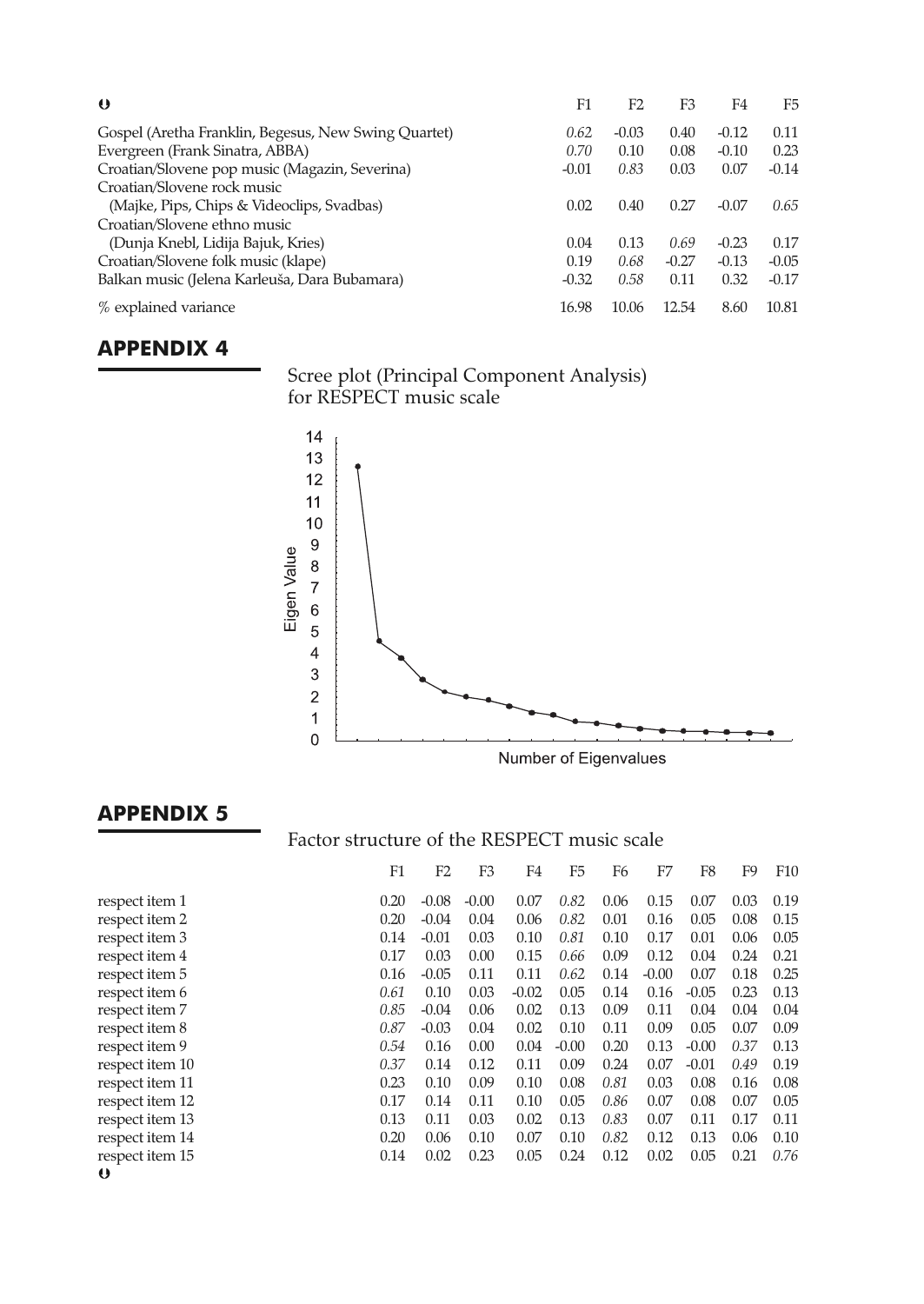| $\boldsymbol{\upsilon}$ | F1    | F2      | F <sub>3</sub> | F <sub>4</sub> | F <sub>5</sub> | F <sub>6</sub> | F7      | F <sub>8</sub> | F <sub>9</sub> | F10     |
|-------------------------|-------|---------|----------------|----------------|----------------|----------------|---------|----------------|----------------|---------|
| respect item 16         | 0.18  | 0.05    | 0.15           | 0.03           | 0.19           | 0.12           | 0.04    | 0.07           | 0.18           | 0.79    |
| respect item 17         | 0.29  | 0.04    | 0.17           | 0.02           | 0.23           | 0.07           | 0.14    | $-0.02$        | 0.15           | 0.75    |
| respect item 18         | 0.24  | $-0.03$ | 0.19           | $-0.01$        | 0.19           | 0.07           | 0.09    | 0.07           | 0.14           | 0.73    |
| respect item 19         | 0.12  | 0.06    | 0.88           | $-0.01$        | 0.05           | 0.03           | 0.07    | 0.02           | $-0.05$        | 0.10    |
| respect item 20         | 0.16  | 0.07    | 0.82           | 0.00           | 0.11           | 0.03           | 0.08    | $-0.02$        | $-0.06$        | 0.19    |
| respect item 21         | 0.17  | 0.10    | 0.79           | 0.01           | 0.05           | 0.09           | 0.12    | $-0.00$        | 0.02           | 0.06    |
| respect item 22         | 0.22  | $-0.05$ | 0.16           | 0.06           | 0.19           | 0.09           | 0.85    | 0.03           | 0.01           | 0.09    |
| respect item 23         | 0.24  | $-0.06$ | 0.09           | 0.05           | 0.26           | 0.09           | 0.84    | 0.05           | $-0.01$        | 0.15    |
| respect item 24         | 0.16  | $-0.03$ | 0.15           | 0.04           | 0.12           | 0.11           | 0.84    | 0.03           | 0.10           | 0.02    |
| respect item 25         | 0.07  | 0.05    | 0.80           | 0.06           | $-0.00$        | 0.05           | 0.11    | 0.06           | 0.24           | 0.11    |
| respect item 26         | 0.08  | 0.07    | 0.83           | 0.05           | $-0.02$        | 0.08           | 0.03    | 0.06           | 0.29           | 0.10    |
| respect item 27         | 0.07  | 0.07    | 0.82           | 0.03           | 0.01           | 0.08           | 0.02    | 0.05           | 0.32           | 0.12    |
| respect item 28         | 0.13  | 0.06    | 0.30           | 0.13           | 0.18           | 0.12           | 0.01    | 0.10           | 0.75           | 0.18    |
| respect item 29         | 0.16  | 0.08    | 0.21           | 0.14           | 0.17           | 0.15           | 0.04    | 0.09           | 0.80           | 0.14    |
| respect item 30         | 0.20  | 0.10    | 0.15           | 0.04           | 0.20           | 0.11           | 0.01    | 0.11           | 0.71           | 0.27    |
| respect item 31         | 0.01  | 0.90    | 0.09           | 0.05           | $-0.04$        | 0.08           | $-0.02$ | 0.09           | 0.12           | 0.03    |
| respect item 32         | 0.03  | 0.87    | 0.07           | 0.16           | $-0.00$        | 0.10           | $-0.02$ | 0.12           | 0.06           | 0.04    |
| respect item 33         | 0.01  | 0.88    | 0.13           | 0.13           | $-0.04$        | 0.15           | $-0.05$ | 0.12           | 0.10           | $-0.03$ |
| respect item 34         | 0.01  | 0.87    | 0.08           | 0.09           | $-0.04$        | 0.04           | $-0.04$ | 0.15           | 0.01           | 0.01    |
| respect item 35         | 0.05  | 0.20    | 0.02           | 0.12           | 0.03           | 0.15           | 0.01    | 0.84           | 0.02           | 0.03    |
| respect item 36         | 0.11  | 0.15    | 0.05           | 0.17           | 0.05           | 0.15           | 0.05    | 0.85           | 0.04           | 0.02    |
| respect item 37         | 0.14  | 0.13    | 0.05           | 0.14           | 0.11           | 0.05           | 0.02    | 0.78           | 0.17           | 0.10    |
| respect item 38         | 0.80  | $-0.00$ | 0.16           | 0.04           | 0.15           | 0.11           | 0.07    | 0.21           | 0.07           | 0.15    |
| respect item 39         | 0.67  | $-0.01$ | 0.20           | 0.11           | 0.26           | 0.09           | 0.08    | 0.13           | 0.09           | 0.24    |
| respect item 40         | 0.82  | 0.02    | 0.19           | 0.05           | 0.14           | 0.16           | 0.12    | 0.05           | 0.06           | 0.11    |
| respect item 41         | 0.72  | $-0.03$ | 0.18           | 0.11           | 0.30           | 0.08           | 0.06    | 0.06           | 0.05           | 0.15    |
| respect item 42         | 0.07  | 0.13    | 0.04           | 0.90           | 0.10           | 0.07           | 0.04    | 0.07           | 0.09           | 0.02    |
| respect item 43         | 0.07  | 0.14    | 0.02           | 0.89           | 0.10           | 0.07           | 0.04    | 0.11           | 0.08           | 0.01    |
| respect item 44         | 0.06  | 0.12    | 0.03           | 0.90           | 0.10           | 0.08           | 0.02    | 0.13           | 0.08           | 0.03    |
| respect item 45         | 0.03  | 0.04    | 0.01           | 0.89           | 0.12           | 0.06           | 0.04    | 0.10           | 0.05           | 0.03    |
| % explained variance    | 12.00 |         | 7.54 10.38     | 7.79           | 7.93           | 7.19           | 5.41    | 5.17           | 6.19           | 6.53    |

## Rodne razlike u glazbenom ukusu: posredujuća uloga funkcija glazbe

Snježana DOBROTA, Ina REIĆ ERCEGOVAC Filozofski fakultet, Split Katarina HABE

Muzička akademija, Ljubljana

Cilj istraživanja bio je istražiti spolne razlike u glazbenom ukusu i posredujuću ulogu funkcija glazbe između spola i glazbenoga ukusa. Istraživanje je provedeno na 740 studenata iz Hrvatske i Slovenije. Rezultati potvrđuju postojanje razlika između muškaraca i žena i u glazbenom ukusu i u funkcijama glazbe. Žene više preferiraju refleksivno-kompleksni glazbeni stil, a muškarci intenzivno- -buntovni stil. Nije uočena značajna razlika u preferencijama tradicionalno-suvremenog etnostila ni energično-ritmičnoga glazbenog stila. Što se tiče funkcija glazbe, nema značajne razlike između muškaraca i žena u funkcijama koje se 585 odnose na identitet / kulturu, pozadinsku funkciju glazbe i